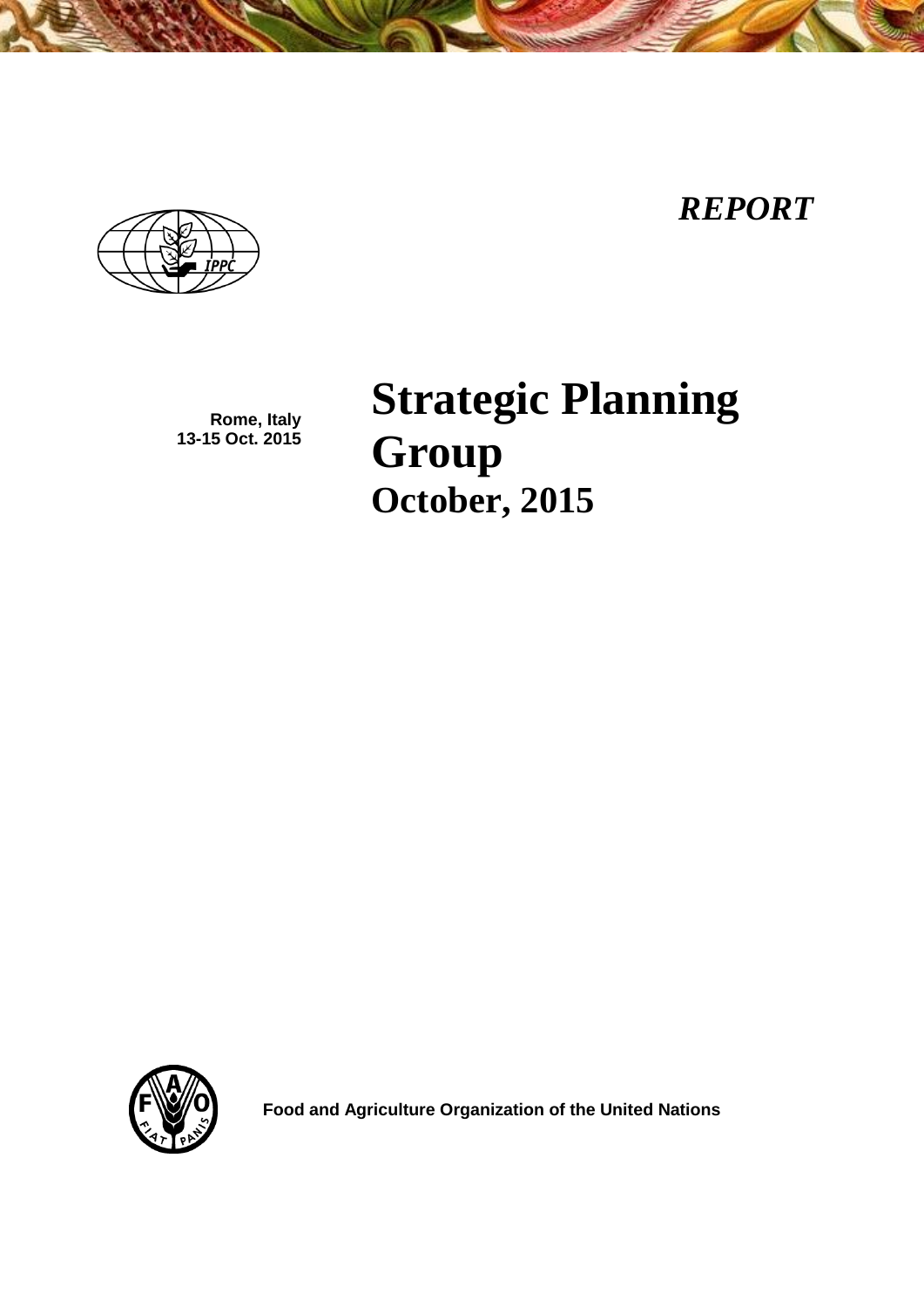The designations employed and the presentation of material in this information product do not imply the expression of any opinion whatsoever on the part of the Food and Agriculture Organization of the United Nations (FAO) concerning the legal or development status of any country, territory, city or area or of its authorities, or concerning the delimitation of its frontiers or boundaries. The mention of specific companies or products of manufacturers, whether or not these have been patented, does not imply that these have been endorsed or recommended by FAO in preference to others of a similar nature that are not mentioned.

The views expressed in this information product are those of the author(s) and do not necessarily reflect the views or policies of FAO.

#### © FAO, 2015

FAO encourages the use, reproduction and dissemination of material in this information product. Except where otherwise indicated, material may be copied, downloaded and printed for private study, research and teaching purposes, or for use in non-commercial products or services, provided that appropriate acknowledgement of FAO as the source and copyright holder is given and that FAO's endorsement of users' views, products or services is not implied in any way.

All requests for translation and adaptation rights, and for resale and other commercial use rights should be made via www.fao.org/contactus/licence-request or addressed to copyright@fao.org.

FAO information products are available on the FAO website (www.fao.org/publications) and can be purchased through publicationssales@fao.org.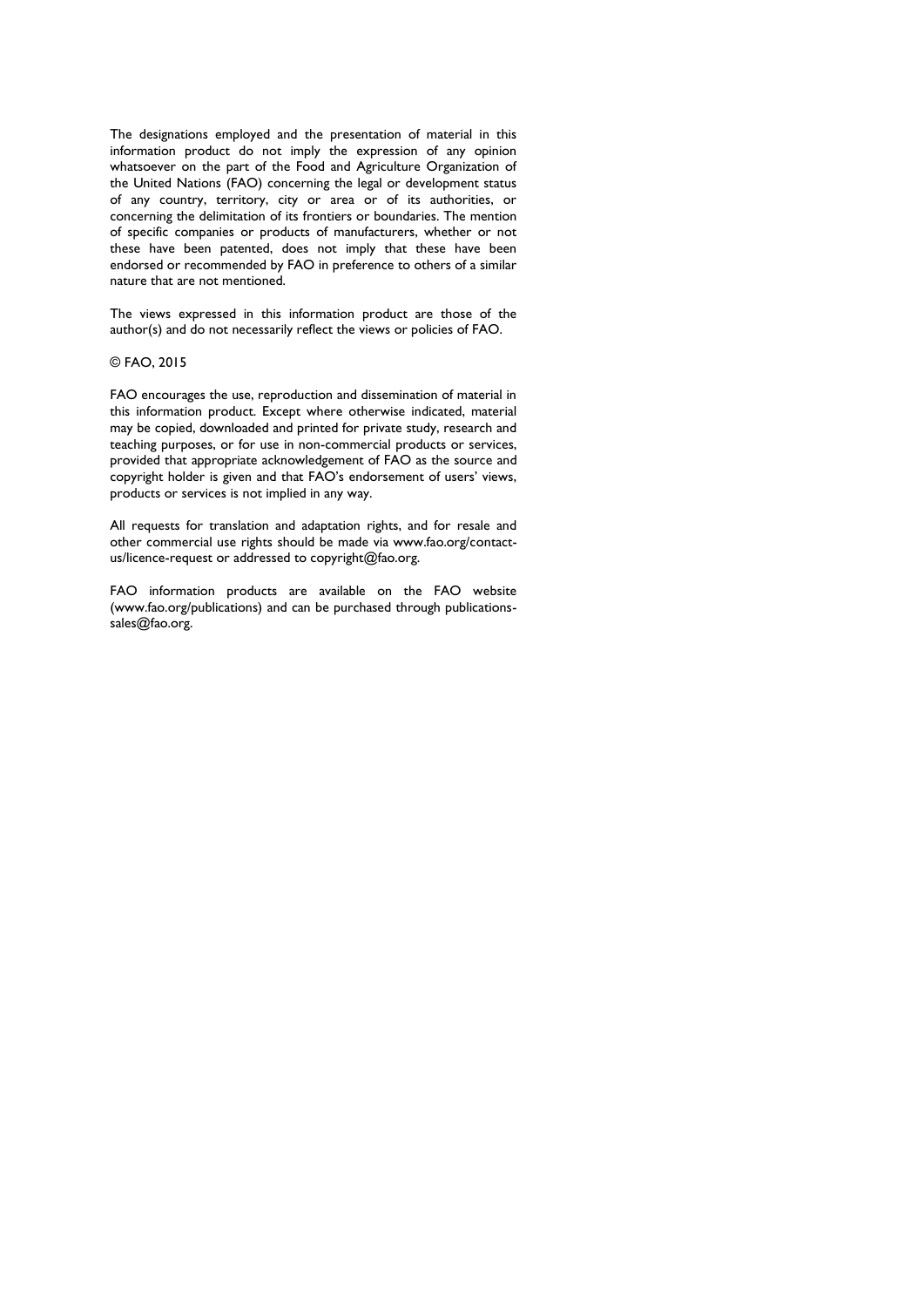# **Contents**

| 1.  |      |                                                                            |  |  |
|-----|------|----------------------------------------------------------------------------|--|--|
| 2.  |      |                                                                            |  |  |
| 3.  |      |                                                                            |  |  |
| 4.  |      |                                                                            |  |  |
| 5.  |      |                                                                            |  |  |
| 6.  |      |                                                                            |  |  |
| 7.  |      |                                                                            |  |  |
|     | 7.1  |                                                                            |  |  |
|     | 7.2  |                                                                            |  |  |
|     | 7.3  |                                                                            |  |  |
|     | 7.4  |                                                                            |  |  |
|     | 7.5  |                                                                            |  |  |
|     | 7.6  |                                                                            |  |  |
| 8.  |      |                                                                            |  |  |
| 9.  |      |                                                                            |  |  |
| 10. |      |                                                                            |  |  |
|     | 10.1 |                                                                            |  |  |
|     | 10.2 | NPPO and wood export in the Republic of Congo: Phytosanitary certification |  |  |
|     |      |                                                                            |  |  |
|     | 10.3 |                                                                            |  |  |
|     | 10.4 |                                                                            |  |  |
|     | 10.5 |                                                                            |  |  |
|     | 10.6 |                                                                            |  |  |
|     |      |                                                                            |  |  |

# **APPENDICES**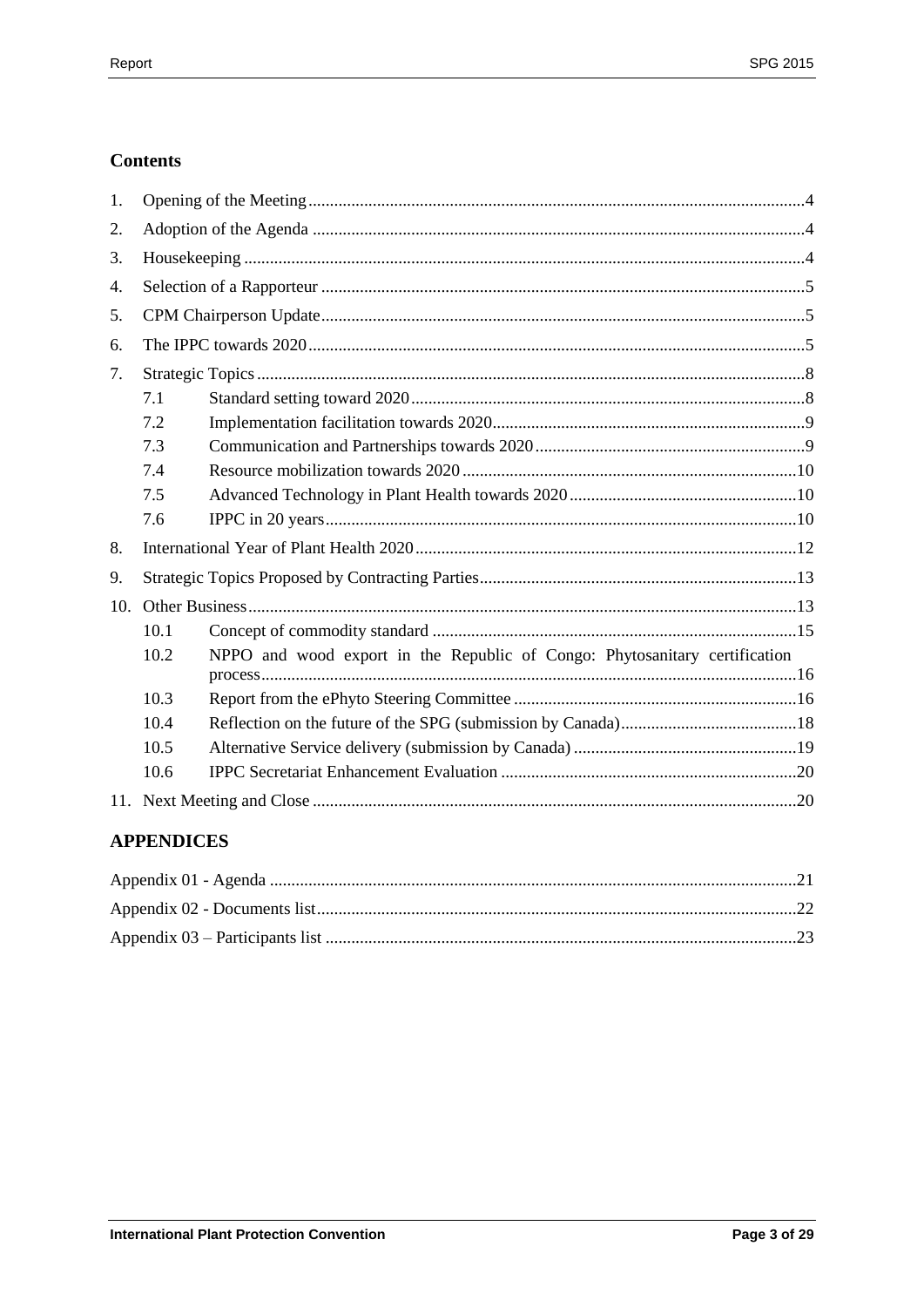## <span id="page-3-0"></span>**1. Opening of the Meeting**

- *[1]* The SPG Chairperson, Ms Lois RANSOM (Australia), welcomed the participants stating that she looked forward to vibrant and enlightening discussions and inviting all participants to contribute actively in the discussions. She set the scene of the SPG highlighting that this group focus should be on discussions of strategic nature to set the future priorities of the IPPC.
- *[2]* The IPPC Secretary, Mr Jingyuan XIA, also welcomed the participants underscoring the importance of the SPG in brainstorming on strategic issues for the medium and long term. He informed the SPG of his educational background from China, the Philippines and the Netherlands, which had provided him with expertise in plant protection. He had worked in the Chinese National Cotton Institute where he participated in the development of BT cotton. He also worked for the Ministry of Agriculture of China, where he was involved in numerous transnational and international projects for plant protection and plant quarantine. Most recently, he covered the position as the Chinese Ambassador to the three Rome-based UN agencies.
- *[3]* He reflected on the Convention and its Secretariat noting that over the past 63 years and 23 years respectively, both have grown stronger thanks to the contributions from contracting parties (CPs) and from the management of the Secretariat. He thanked his team, in particular the team leaders, for the daily support and dedication. However, he also stressed that the future holds challenges and that we need to keep improving. Based on the Enhancement Evaluation in 2014, the Secretariat is, at present, undergoing the renewal to be able to face the future in a robust and efficient manner.
- *[4]* He underlined his strategy to renew the IPPC Secretariat is to create "One IPPC" through increasing internal cohesion and external influence. To do so, three actions are being taken: reshaping the structure, regrouping the responsibilities and renewing the operational mechanisms. The main objective of such renewal is to provide better services for the IPPC membership.
- *[5]* On the mandate of the SPG, he underlined his deep respect for the work done throughout time and the need for the group to contribute important thoughts to the future planning for the Secretariat. He recalled that recently, the United Nations (UN) had adopted the post-2015 development agenda, of which several sustainable development goals are directly and indirectly related to the IPPC. For this reason, he had suggested adding to this year's SPG agenda the point of planning for the next five years of the IPPC.
- *[6]* He concluded his introductory remarks by highlighting that he looked forward to participating in the fruitful discussions this week, thanking in advance all the participants for their valuable contributions.
- *[7]* The participants introduced themselves.

#### <span id="page-3-1"></span>**2. Adoption of the Agenda**

- *[8]* One participant suggested that the SPG discuss a plan for the new strategic framework; this discussion would be conducted under Section 6.
- *[9]* The SPG adopted the agenda (Appendix 1).

#### <span id="page-3-2"></span>**3. Housekeeping**

- *[10]* The Secretariat introduced the Documents list (Appendix 2) and the Participants list (Appendix 3). Logistic arrangements were clarified.
- *[11]* Several participants expressed their concerns that there were very few papers for this meeting and that those there were had been made available very late. They highlighted the importance of the early availability of documents as this is vital for preparing effectively for the meeting.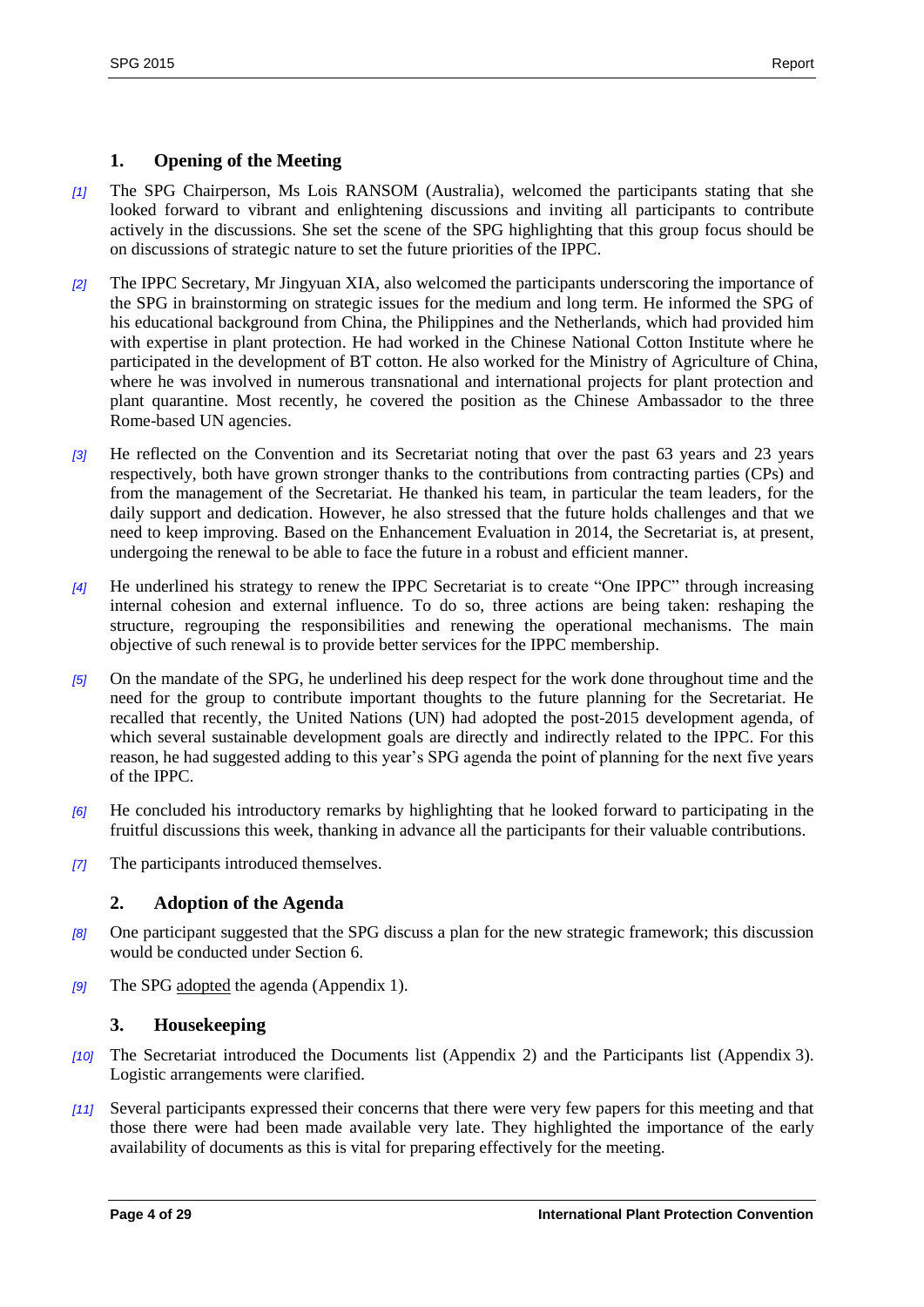#### <span id="page-4-0"></span>**4. Selection of a Rapporteur**

*[12]* Due to the nature of this year's meeting with its focus on five-year and longer-term goals, it was agreed to have two Rapporteurs and the SPG elected Mr Sam BISHOP (United Kingdom) and Mr Lucien KOUAME KONAN (Côte d'Ivoire) as Rapporteurs.

## <span id="page-4-1"></span>**5. CPM Chairperson Update**

- *[13]* The CPM Chairperson, Ms Kyu-Ock YIM, provided an oral update from the CPM Bureau. She specifically mentioned: the Bureau deliberations on the Enhancement Evaluation; that the Bureau had agreed on the benefits of the Rep. of Korea hosting CPM in 2017; Bureau's involvement in the development of the International Year of Plant Health, and; the progress on the Capacity Development Committee (CDC) review. Lastly, she was pleased to inform that FAO had granted the IPPC Secretariat the same regular programme funds as the previous year, but was also dismayed to know that hardly any donations had been made in 2015 to sustain the IPPC Secretariat's activities. She reached out to all participants to consider the difficult budget situation of the Secretariat and recalled that if the funding crisis was not mitigated the number of staff in the Secretariat would need to be reduced, meaning many key activities, particularly in the capacity development area, would have to be cancelled.
- [14] She noted that the reports from the Bureau meetings are available on the IPP<sup>1</sup>.

#### <span id="page-4-2"></span>**6. The IPPC towards 2020**

- *[15]* The IPPC Secretary provided a keynote speech on his vision for the IPPC towards 2020.
- *[16]* After providing a historical overview of the IPPC, the Secretariat, the CPM, and the formation of the various subsidiary bodies he described some of the major achievements within these areas. He started from 1881 where the predecessor for the Convention was signed between five countries to control the spread of grape aphids, till 1952 when the IPPC first came into force after ratification by three countries, till 1979 where the first revision of the Convention was adopted by FAO. He then turned to the major achievements within the various units of the Secretariat and mentioned some of the major challenges to be faced in the next five years.
- *[17]* In this context, he stressed the relevance of linking IPPC's activities to the relevant UN post-2015 sustainable development goals and to fully deliver on the two FAO strategic objectives relevant to IPPC (i.e. [SO 2](http://www.fao.org/about/what-we-do/so2/en/) - increase and improve provision of goods and services from agriculture, forestry and fisheries in a sustainable manner and [SO 4](http://www.fao.org/about/what-we-do/so4/en/) - enable Inclusive and efficient agricultural and food systems). Other challenges include the increasing demands on the IPPC of CPs to support them on international, regional and national levels. Internally in the Secretariat, challenges include implementing the Enhancement Evaluation recommendations to increase efficiency and coordination of the Secretariat.
- *[18]* One SPG participant suggested that activities would also link to the FAO strategic objective to "contribute to the eradication of hunger, food insecurity and malnutrition" because he felt that this objective was highly relevant for the IPPC and that the IPPC would be essential for FAO to meet this objective. Another SPG participant commented on the proposed linkages to the UN goals and suggested that focus should rather be on the FAO strategic objectives as, in operational terms, it would be challenging to dedicate sufficient resources to work on all these different strategic objectives and goals. There was also some concern expressed at linking too closely with the various FAO objectives as these may be amended or changed.
- *[19]* The Secretary explained that his vision for 2020 was that the IPPC Community would work towards "One general goal" to increase capacities to implement the IPPC. This would be facilitated by "One IPPC" which would operate through: "Two key strategies" namely (i) strengthening the coordination among the Secretariat, RPPOs and NPPOs and (ii) strengthening the cooperation with relevant

<sup>&</sup>lt;sup>1</sup> The Bureau reports are available here: [https://www.ippc.int/en/core-activities/governance/bureau/.](https://www.ippc.int/en/core-activities/governance/bureau/)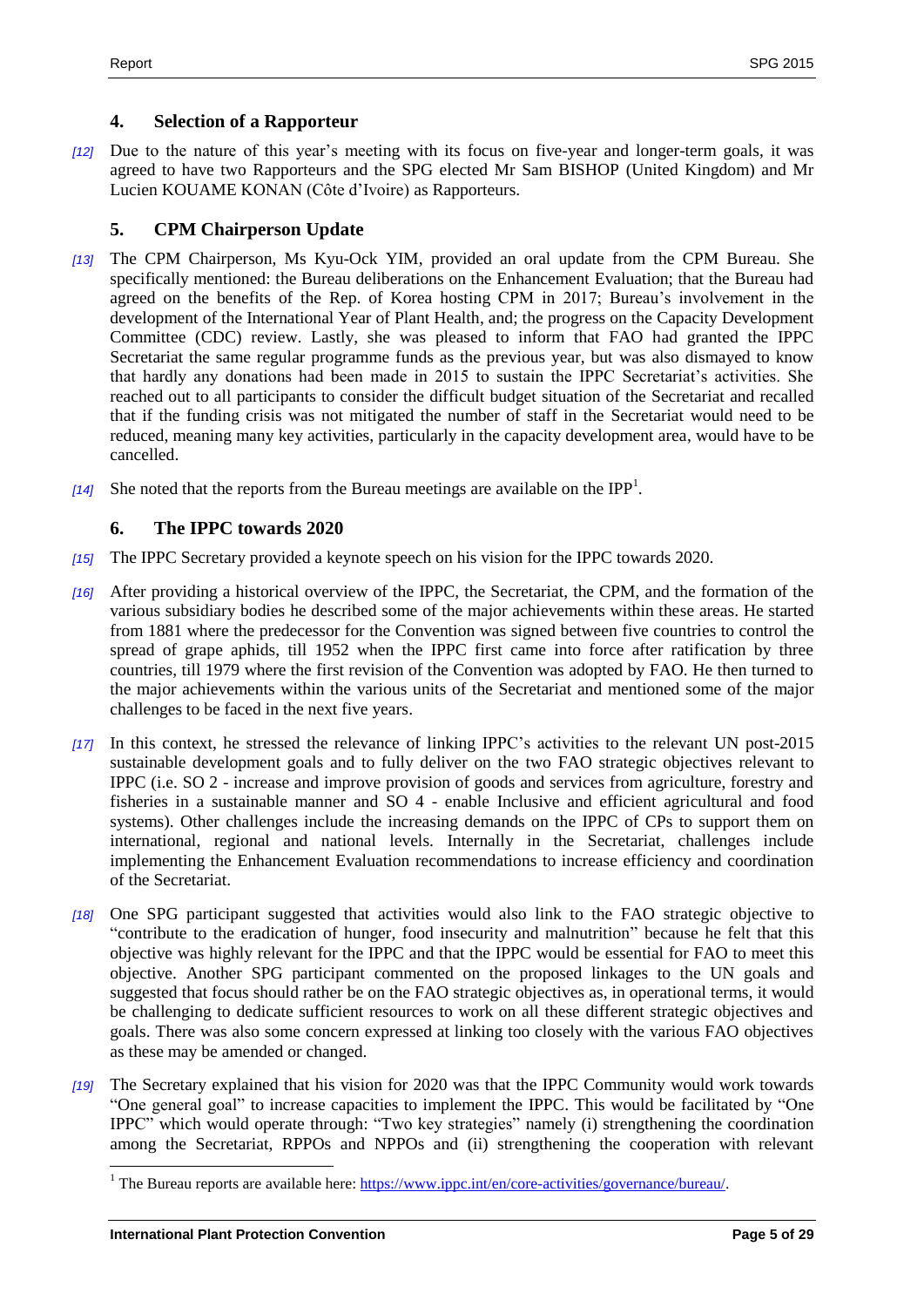international organizations; "Three core activities" namely (i) Standard setting, (ii) Implementation Facilitation and (iii) Integration and support; "Four major mandates" i.e. enhancing food security, protecting the environment, facilitating trade and developing capacity; and lastly "Five themes" to be worked on over the next five years, such as (i) Climate change and plant health (2016), (ii) ePhyto and plant health (2017), (iii) Capacity building and plant health (2018), (iv) Safe trade and plant health (2019), and (v) IYPH (2020). These core themes entailed that for the specific year, the Secretariat would do some dedicated seminars or a conference on the topic to create awareness and enhance the visibility of the IPPC.

- *[20]* The SPG queried various elements of the presentation, such as the correlation between the mandates and the core activities, and the involvement of RPPOs, NPPOs and FAO regional officers.
- *[21]* The Secretary explained that the IPPC strategic objectives were the mandates and that, as an example, climate change was linked to the protection of the environment, and ePhyto to safe trade. All activities would be linked to plant health with the purpose of increasing visibility and impact of the IPPC and that RPPOs and NPPOs were included in "One IPPC".
- *[22]* The SPG discussed the relevance of the proposal for working on a yearly theme and what it would entail. Some participants appreciated the attempt to raise the profile of the IPPC, highlighting that this should be a clear priority when deciding on the themes, just as it should be clear as to what would be the desired achievements. It was also pointed out that the SPG should analyze which activities would have the most impact. The SPG felt that focus on one theme should not exclude work on that topic in the other years, but simply provide an opportunity to spotlight attention.
- *[23]* Some participants expressed concern that the yearly themes may divert the focus and budget from the core work of the IPPC and that, should the IPPC work with the themes, it needed to be clear how they would continue delivery of the ongoing core work. Others felt that these themes, by careful design of their content, would ultimately contribute to the IYPH and help increase visibility.
- *[24]* The SPG discussed whether "climate change and plant health" should feature as a theme. Some participants felt that the IPPC should not work directly on climate change because, in relative terms, this is an area for which it is difficult to clearly show the importance of plant health. Other participants argued that while this may be true, climate change influences plant health greatly as it affects pest presence, spread and resilience and should, for this reason, be considered as an important topic. Developing countries in particular struggle with climate change adaptation and mitigation and IPPC could play a role in building capacities to assist with this.
- *[25]* The SPG discussed topics for the five themes.
- *[26]* Some SPG participants felt that one theme should focus on the Enhancement Evaluation and on creating a centre of excellence to ensure that CPs and donors have trust in the IPPC and in the Secretariat. Others felt that this focus was too "inward" and the SPG agreed that it would not match the objective of raising awareness of the IPPC. The SPG also considered that a theme could explore new forms of partnerships, for instance with industry, academia (plant health networks) and IT/technology networks, but felt that this area would be cross cutting and that it did not match the requirements for a yearly theme.
- *[27]* The SPG agreed that one theme should feature plant health and food security to raise awareness on all levels about the importance of the IPPC in reducing hunger and poverty. Another theme the SPG felt was important was ePhyto and trade facilitation in terms of helping to reduce the gaps between developed and developing countries on aspects of phytosanitary certification. The SPG agreed this theme should coincide with the launch of the pilot ePhyto hub. The third theme the SPG agreed upon derived from the many requests for building capacities to implement the IPPC and its standards, and the SPG suggested that this theme would use the conclusions and results achieved from the Pilot Implementation project on surveillance. The last theme would relate to environmental protection.
- *[28]* The themes would lead towards the IYPH in 2020 which would ultimately combine them all.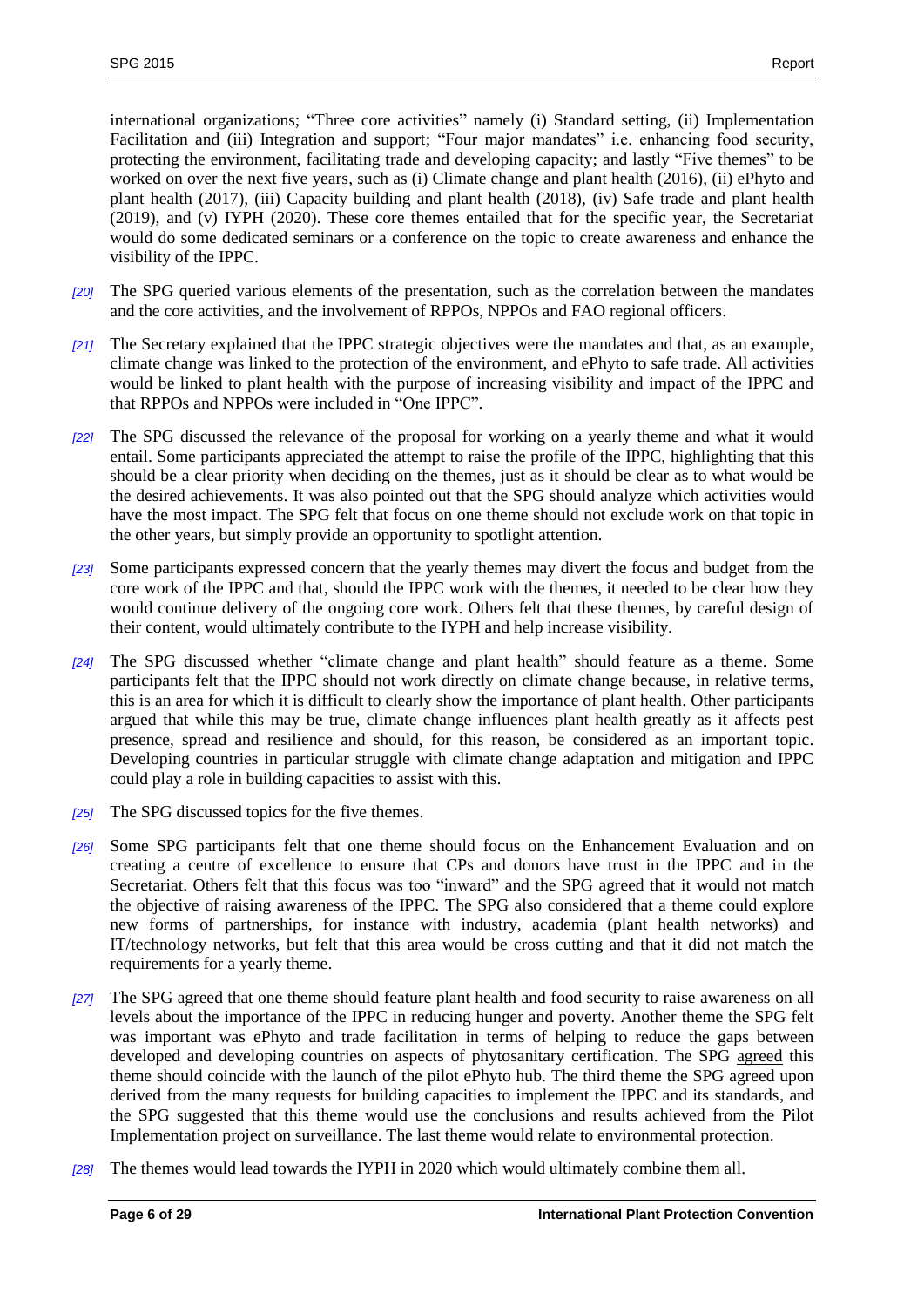*[29]* The SPG elaborated on the themes as per below and invited the Bureau and the Secretary to consider these for the IPPC Secretariat five-year plan. In introducing the themes, SPG agreed that the primary purpose of IPPC annual themes is to focus the advocacy efforts of the IPPC. Each theme will reinforce the important role and contribution made by the IPPC towards achieving important global objectives. While not intended to impact on core work programmes, SPG noted that from time to time, some specific activities may need modest amounts of additional funding, for instance to run a seminar or conduct a survey or study, to achieve the purpose of each theme.

#### *[30]* **Topic for 2016:** *Plant Health Contributes to Food Security*

| Purpose:  | This year demonstrates that uncontrolled pests have a direct effect on food security and are<br>directly responsible for hunger and poverty. It could also demonstrate how poverty can be reduced<br>in rural populations through creating opportunities that generate sufficient food to participate in<br>international trade. The topic would show that plant health and reducing the spread of pests is an<br>important activity within FAO and would very much place the IPPC at the centre of FAO's<br>undertakings in this regard.                                                                      |
|-----------|----------------------------------------------------------------------------------------------------------------------------------------------------------------------------------------------------------------------------------------------------------------------------------------------------------------------------------------------------------------------------------------------------------------------------------------------------------------------------------------------------------------------------------------------------------------------------------------------------------------|
| Content:  | Since 2016 is an important year for rebuilding the IPPC Secretariat due to several regular staff<br>retiring and the need to implement recommendations from the Enhancement Evaluation report,<br>any additional Secretariat work associated with the theme should be minimal. The activities to<br>advance the theme could be limited to commissioning a study on the theme to be conducted by a<br>university or research institute. The study could then form the basis for a couple of seminars,<br>popular publications and media stories, and would be one of the pillars in the IYPH 2020<br>programme. |
| $Costs$ : | The thematic year could be relatively cheap with spending some USD 30-40 000 on a study and<br>some minor staff costs in managing that. The organization of two seminars could cause some<br>minor staff costs, and some time would be required from communications staff to promote the<br>results of the study.                                                                                                                                                                                                                                                                                              |

#### *[31]* **Topic for 2017:** *Plant Health Contributes to Trade and Economic Development*

| <i>Purpose:</i> | This year highlights the important role of the IPPC in trade facilitation through implementation of<br>an electronic certification hub and generic ePhyto portal. It will show how these systems will offer<br>the world a less costly, more efficient and safer system for the trade of food and plant<br>commodities.                     |
|-----------------|---------------------------------------------------------------------------------------------------------------------------------------------------------------------------------------------------------------------------------------------------------------------------------------------------------------------------------------------|
| Content:        | This would largely involve communication efforts to profile the positive benefits accruing to<br>developing countries that will have been involved in using the hub or generic portal. Outputs from<br>this and other themes may also be used as the content for a major conference on "Plant Health and<br>Trade" to be organized in 2020. |
| $Costs$ :       | This year would leverage activities already occurring in the ePhyto programme. Additional costs<br>should be modest and will be solely related to communications efforts.                                                                                                                                                                   |

#### *[32]* **Topic for 2018:** *Improving Plant Health Requires National Capacity Building*

| Purpose:  | This year highlights how the IPPC helps countries to build national capacity as they implement the  |  |  |  |  |
|-----------|-----------------------------------------------------------------------------------------------------|--|--|--|--|
|           | IPPC and ISPMs. The Pilot implementation programme on surveillance will be used as the focus        |  |  |  |  |
|           | for demonstrating this. Harmonization of international plant health measures through better         |  |  |  |  |
|           | implementation will also be highlighted.                                                            |  |  |  |  |
| Content:  | The surveillance pilot would stand at the centre of this topic. By 2018 several developed and       |  |  |  |  |
|           | developing countries will be able to show how their capacity and capability to undertake plant      |  |  |  |  |
|           | health surveillance activities has been enhanced as a result of participating in the implementation |  |  |  |  |
|           | programme, using the tools developed, etc. The IPPC will be able to demonstrate how integrated      |  |  |  |  |
|           | approaches can help developing countries to implement standards more easily.                        |  |  |  |  |
|           | A number of materials (e.g. manuals, databases) developed or distributed through the                |  |  |  |  |
|           | implementation programme will be profiled and the impact the programme has had. Case studies        |  |  |  |  |
|           | will be developed and profiled in publications and via other channels to target audiences. Through  |  |  |  |  |
|           | this IPPC's professionalism in capacity building will be demonstrated.                              |  |  |  |  |
| $Costs$ : | The costs of this year and the materials produced will be part of the surveillance programme. No    |  |  |  |  |
|           | other specific costs can be specified other than some communications resource.                      |  |  |  |  |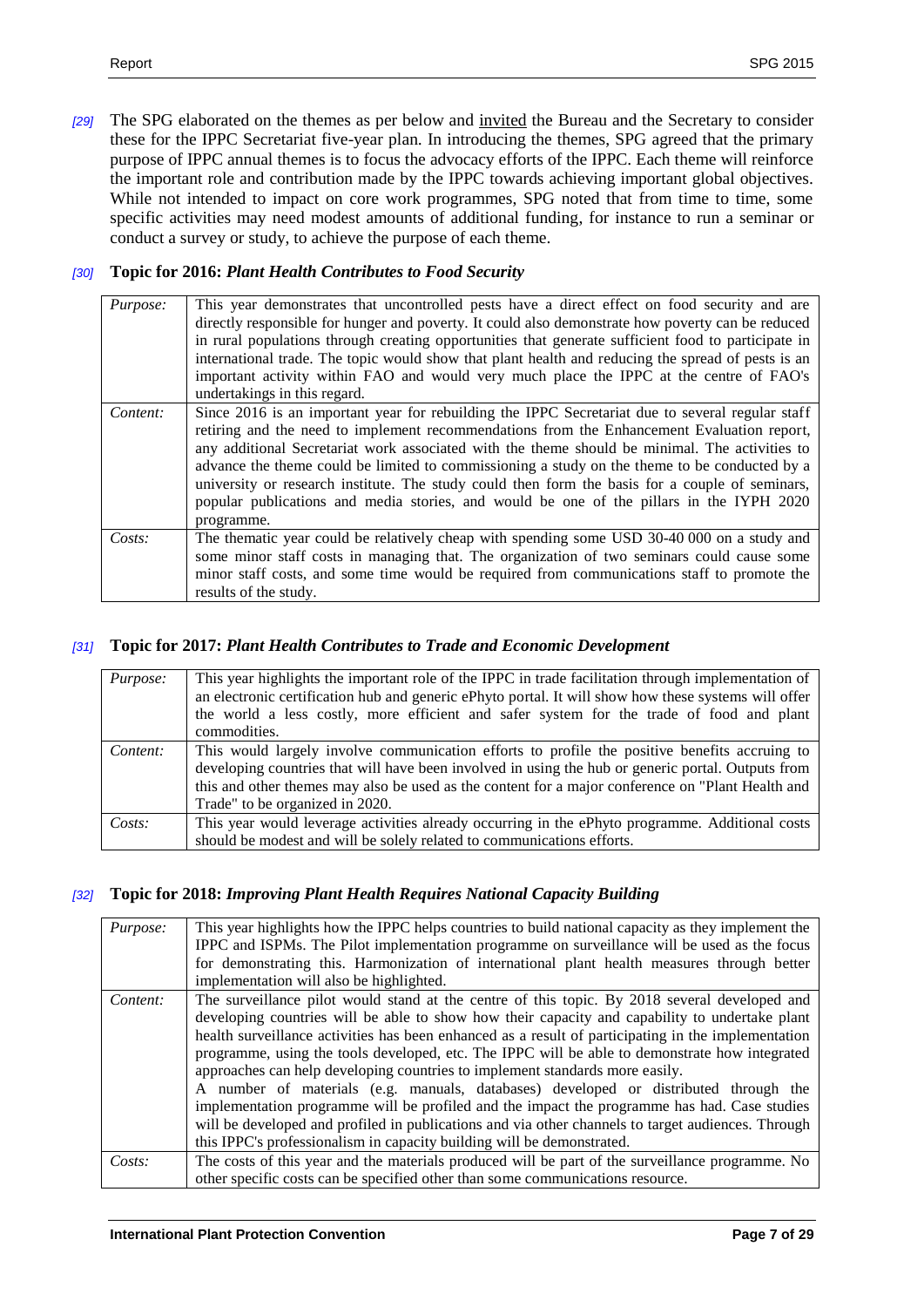#### *[33]* **Topic for 2019:** *Improving Plant Health Contributes to Environmental Protection*

| <i>Purpose:</i> | This year highlights the important role of the IPPC in environmental protection through managing    |
|-----------------|-----------------------------------------------------------------------------------------------------|
|                 | the spread of damaging pests and diseases. There are many examples of the decline of natural        |
|                 | ecosystems as a result of pest and disease invasions. The application of ISPMs assists countries to |
|                 | avoid these negative impacts and will deliver environmental and social benefits to communities      |
|                 | and countries. This topic could be a major pillar in the IYPH 2020.                                 |
| Content:        | This would largely involve communications efforts to case study and profile negative impacts of     |
|                 | pests on natural ecosystems and positive examples of where the application of ISPMs has helped      |
|                 | to avoid or mitigate the negative impacts of pests.                                                 |
| $Costs$ :       | The efforts to do this will need to be relatively low cost. The approach of the year 2020 will put  |
|                 | lots of strain on the IPPC Secretariat.                                                             |

## <span id="page-7-0"></span>**7. Strategic Topics**

- *[34]* The IPPC Secretariat gave presentations on the various core topics of the Secretariat (summarized in the following subsections). All presentations were divided into four sections: history and milestones, main achievements, the way forward towards 2020 and questions for SPG consideration.
- *[35]* After the presentations, the SPG was divided into three groups (1. Standard setting, 2. Implementation facilitation, 3. Communication) to discuss the various topics presented, keeping in mind previous SPG strategic discussions of relevance. The different groups reconvened and the SPG discussed the analyses in plenary.

#### <span id="page-7-1"></span>**7.1 Standard setting toward 2020**

- [36] The Standard Setting Officer gave the presentation<sup>2</sup>.
- *[37]* The SPG considered which would be the standard setting needs of CPs in five years noting that the work programme for standard setting for the next five years is already agreed to by the CPM. The SPG felt, however, that trends and new needs for the longer-term future would include commodity, commodity class or pathway standards as well as standards addressing third party involvement, such as audit. The SPG also felt that it would be essential to use the Framework for Standards and Implementation and continuously ensure that gaps be considered as indication of possible priorities. The SPG found that the adoption of further phytosanitary treatments would be essential to complement the commodity standards.
- *[38]* Regarding which should be the priorities for CPs for standard setting, CPM's role in deciding the standard setting work programme was reiterated. However, some SPG participants voiced the need for CPs to be able to formulate their priorities to the Secretariat and the CPM. There may be developing countries that have priorities which are not felt as such in the developed countries, and hence are somehow disregarded. The SPG agreed that the regional workshops could serve as a forum for discussing regional issues and priorities for standard setting that could then be directed, by the individual countries, to the CPM.
- *[39]* The SPG suggested that the IPPC community should look into supporting standard setting through sponsorships of technical panels, meetings, translations and similar to ensure that the IPPC Secretariat would be able to meet CPs' expectations.
- *[40]* The SPG also considered how to better engage CPs and felt that this was dependent on CPs' awareness of the IPPC and of the importance of implementing the IPPC standards. Capacity building activities to help ensure CPs can fully and confidently engage with the standard setting process will be essential to achieve this.
- *[41]* The SPG were asked whether they felt that an independent body to provide scientific advice should be established. Ad hoc bodies have been used in the past to provide advice, for example on both probit 9

<sup>&</sup>lt;sup>2</sup> The Standard setting in 2020 presentation is available here:  $\frac{https://www.ippc.int/en/publications/81609/}{https://www.ippc.int/en/publications/81609/}$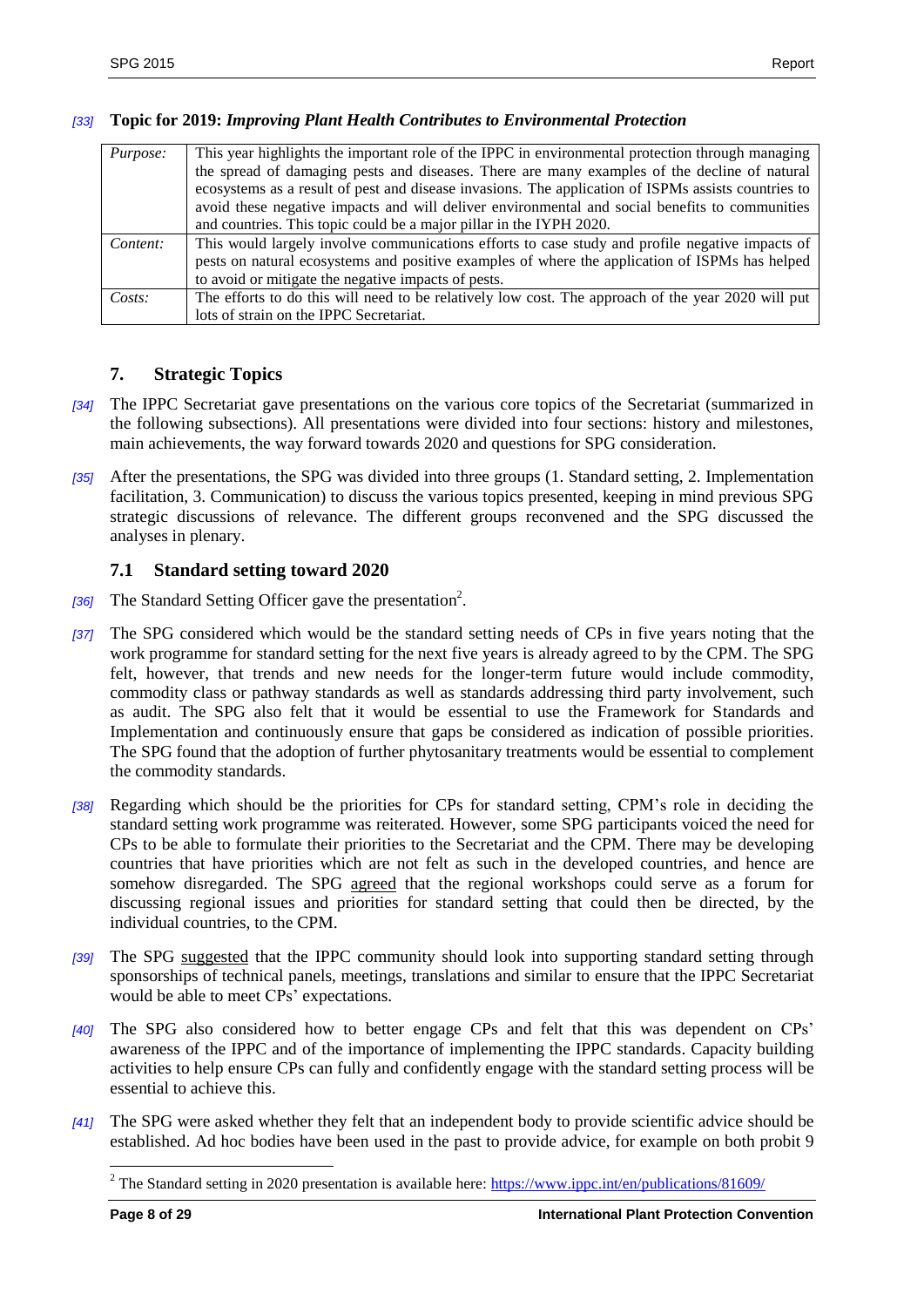and debarking. The SPG agreed that such bodies were useful but that consideration should also be given to setting up a single advisory body rather than relying on establishing individual ones for specific topics.

#### <span id="page-8-0"></span>**7.2 Implementation facilitation towards 2020**

- [42] The Capacity Development Officer gave the presentation<sup>3</sup>.
- *[43]* In response to CPs' implementation facilitation needs in five years, the SPG agreed that the common purpose was implementation of the Convention and its obligations as well as ISPMs. The future needs were confirmed as a number of tools including manuals, IRSS studies, support for dispute avoidance, assistance for project application and ePhyto.
- *[44]* The SPG agreed that by establishing the Implementation Facilitation Unit (IFU) and having a comprehensive and detailed work plan and sufficient funding, the IPPC Secretariat would be expected to meet the priorities set by the CPM. The SPG suggested that implementation plans should be developed for newly adopted ISPMs and that this development should happen at the same time the ISPMs are being drafted.
- *[45]* As to the question "in which way do you foresee CPs demonstrating their commitment in implementing the priorities", the SPG felt that CPM already showcases implementation challenges and successes and that this is a good way for CPs to demonstrate their commitment. Also the many resources provided to the phytosanitary resources page demonstrate CPs' commitment. The SPG also suggested that the Secretariat undertakes an annual analysis of which of the obligations in the convention have or have not been met, and report this to the CPM. Highlighting during CPM which countries are successfully meeting their obligations might encourage others to improve their own implementation.

#### <span id="page-8-1"></span>**7.3 Communication and Partnerships towards 2020**

- [46] The NRO Officer gave the presentation<sup>4</sup> explaining what had been done on communication and partnerships over the years, what were the major challenges and future activities.
- *[47]* Some SPG participants expressed concern with the lack of reference to previous SPG discussions on communication, especially the 2014 discussions which lead to the elaboration of a theme on communication and advocacy. They felt that the SPG had provided ample guidance on communication and advocacy which should be taken into consideration.
- *[48]* Additionally, the SPG agreed that the communication and partnership needs of CPs over the next five years could be used both to improve communication amongst the IPPC community and to enhance the visibility of the IPPC. CPs should be encouraged to recognize that meeting national reporting obligations is beneficial to all CPs and to understand the added value that comes from sharing information. In this context, the SPG suggested that IPPC contact points could take on different and more important roles in the future to enhance communication efforts. As to priorities for communication, the SPG agreed that new communication technologies should continue to be explored. The SPG also recognized the importance of effective communication and advocacy activities to the success of the IYPH.
- *[49]* The SPG discussed the CPs' priorities for partnerships and agreed that a strategic approach to new partnerships should be developed by the Secretariat. The goal of the individual partnership should be clarified at the outset and partnerships should only be sought where there was a true recognizable need for them.

 $3$  The Implementation Facilitation in 2020 presentation is available here: <https://www.ippc.int/en/publications/81611/>

<sup>&</sup>lt;sup>4</sup> The Communication and Partnerships in 2020 presentation is available here: <https://www.ippc.int/en/publications/81610/>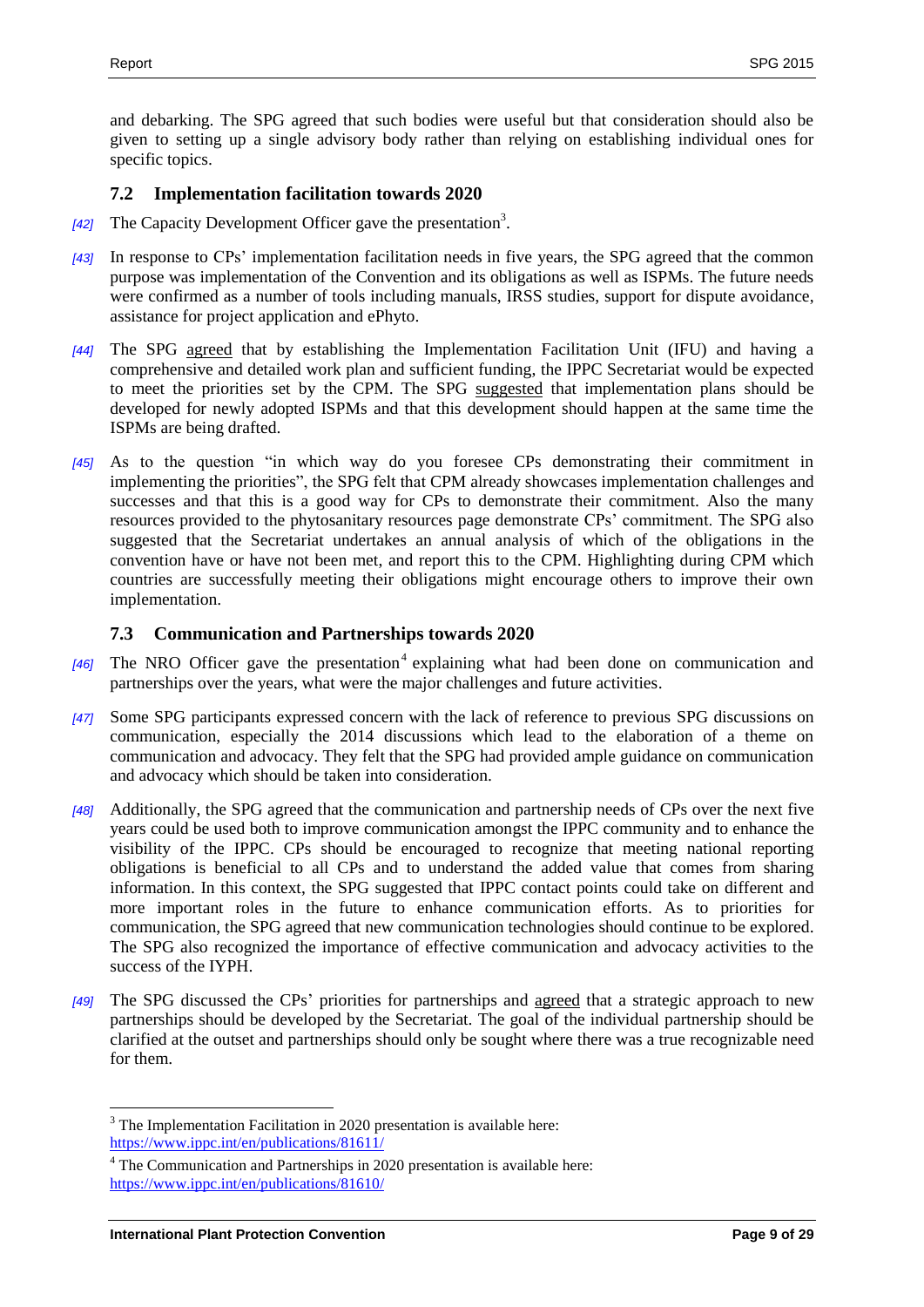*[50]* The SPG considered how CPs, RPPOs and Secretariat should work to achieve these goals and agreed that an important point was to be aware of conflicting roles or priorities with partners. Also a longerterm communication strategy should broaden its target audience to include both other international organizations and the "farmer in the field", because the farmer is ultimately who is benefitting from the IPPC.

#### <span id="page-9-0"></span>**7.4 Resource mobilization towards 2020**

- [51] The Finance and Planning Associate gave the presentation<sup>5</sup> emphasizing the goal to obtain sustainable and sufficient funding in order to fulfill the IPPC strategic objectives. He highlighted the increased demand on the Secretariat to provide results in a number of areas, and the lack of a corresponding increase in funding to support these activities.
- *[52]* The SPG did not discuss the questions raised in the Resource Mobilization presentation further as they were considered enabling actions in support of core functions.

#### <span id="page-9-1"></span>**7.5 Advanced Technology in Plant Health towards 2020**

- *[53]* The IPPC Coordinator had prepared the presentation, and the IPPC Consultant gave the presentation<sup>6</sup>on the Coordinator's behalf. The presentation highlighted the past achievements with advanced technology and on recent developments specifically within diagnostics.
- *[54]* He emphasized the tremendous potential of ePhyto to assist in plant health efforts by introducing technologies that will help facilitate safe trade in plants and plant products. Challenges include an increasing need for support strategies, resources, and capacity building programmes to ensure that these new technologies are accessible to all countries.
- *[55]* The SPG did not discuss the questions raised in the Resource Mobilization presentation further as they were considered enabling actions in support of core functions.

#### <span id="page-9-2"></span>**7.6 IPPC in 20 years**

- [56] The IPPC Consultant introduced the paper<sup>7</sup> explaining that the SPG 2014 had agreed on seven themes that would be important for the future of the IPPC. The CPM Bureau, in their June 2015 meeting, agreed that the SPG should focus its discussion on the Themes 1, 4, 5, 6 and 7 over the next four years, concentrating on one theme each year to allow for a thorough discussion on each theme. The CPM Bureau agreed that the SPG in their 2015 meeting should focus on "Theme 7: Simplify regulatory environment for the complexities of future global trade". The Secretariat had adjusted the original narrative for the purpose of this discussion, drawing on information in the papers generated by SPG-2014.
- *[57]* Regarding recommendations on the proposed format for the narratives so that the Secretariat could make the necessary adjustments to the other narratives for future SPG discussion, the SPG agreed with the format presented.
- *[58]* The SPG decided that rather than discussing in detail Theme 7, focus of discussions should be on developing a solid basis for the next IPPC Strategic framework 2020-2030 (hereafter "IPPC Strategy"). The SPG felt that the activities or solutions proposed under this Theme were relevant and sufficiently enabling and broad to provide a good foundation for the development of the IPPC Strategy.
- *[59]* The SPG discussed how to approach the drafting of the new IPPC Strategy in terms of pragmatically and strategically setting up a plan, assigning responsibilities and deciding on the approval process. The

<sup>&</sup>lt;sup>5</sup> The Resource mobilization 2020 presentation is available here:  $\frac{https://www.ippc.int/en/publications/81608/n}{https://www.ippc.int/en/publications/81608/n}$  $6$  The Advanced technology in plant health in 2020 presentation is available here:

<https://www.ippc.int/en/publications/81607/>

 $1708$ \_SPG\_2015\_Oct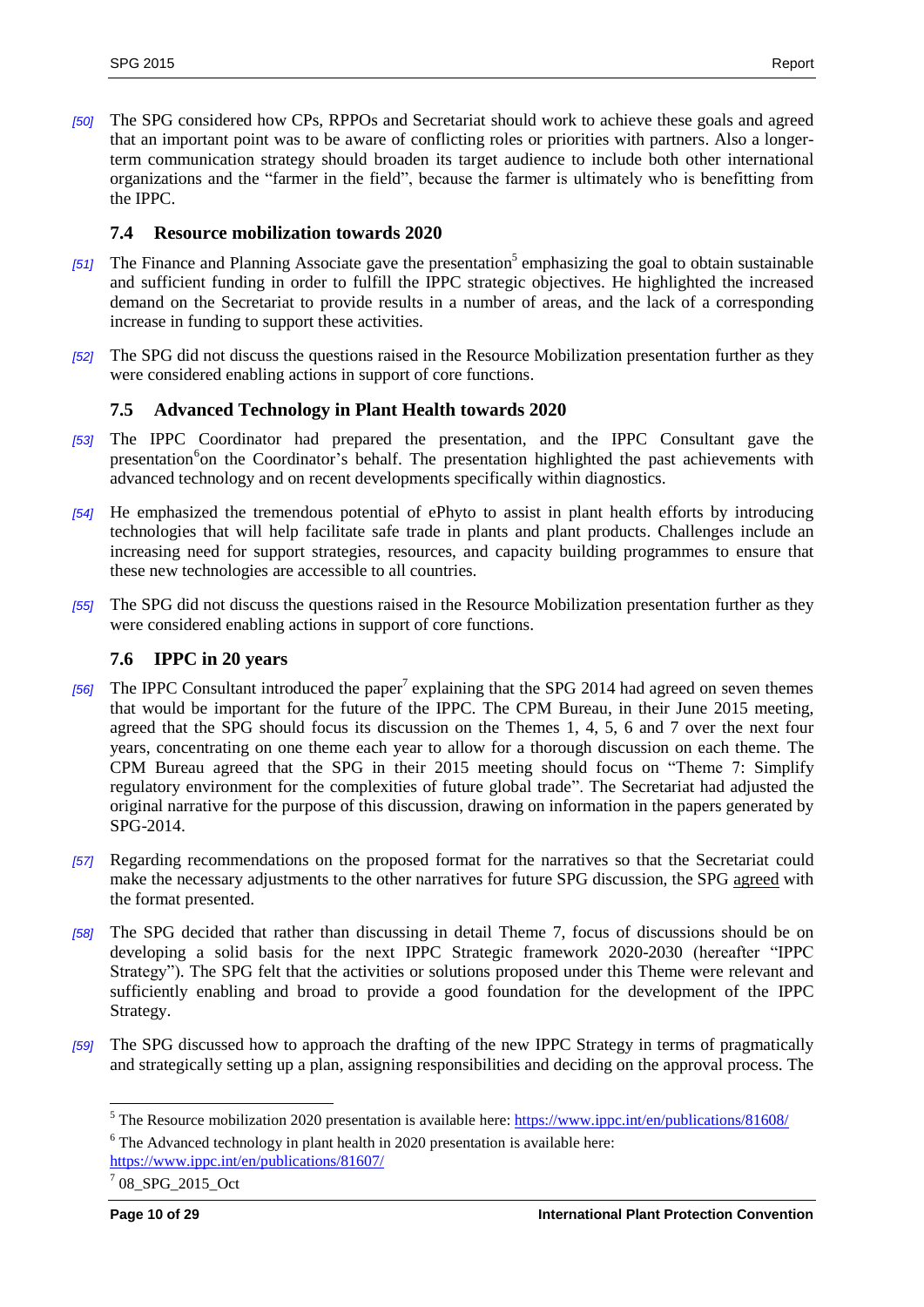SPG agreed that it was essential that work be initiated soon, building on 2014 and 2015 SPG discussions and ensuring that all CPs have the opportunity to provide input. Developing countries in particular should be made to feel that they are involved in the process.

- *[60]* The SPG discussed at length the intended purpose and goals of the IPPC Strategy. The SPG suggested the below strategic guidelines and desired outcomes for the IPPC Strategy, and invited the Bureau to consider and discuss the proposals.
- *[61]* What should be the guiding principles of the IPPC Strategy?
	- Goals should be easily identifiable on a national level (it needs to clear what the risks are by not investing in IPPC).
	- It should link with the FAO strategic objectives.
	- Priorities for 2020-2030 should be focused and achievable.
	- Links to other plant protection areas should be investigated (Integrated Pest Management, safe use of pesticides to ensure safe trade, relationships with the Rotterdam and Stockholm Conventions, whether IPPC has a role in assistance to the control of migratory pests).
	- Links to other organizations (and possibly these organizations' strategic frameworks) should be investigated.
	- The capacity of the IPPC should be profiled underlining what has been achieved since the first strategic framework.

*[62]* What are the desired outcomes?

- Global ownership and common understanding of plant health has been encouraged.
- Plant health is recognized globally as essential to ensure food security and help eradicate poverty worldwide.
- Plant health initiatives, the IPPC and NPPOs receive the necessary financial support.
- IPPC is directed in its adaptation to future needs.
- The world recognizes the need for plant health research and development.
- International trade is further facilitated through ePhyto and capacity building on implementation of the IPPC.
- *[63]* The SPG suggested that a preliminary drafting group be set up to draft the IPPC Strategy Outline and invited the Bureau to decide on the composition of this drafting group.
- *[64]* The SPG suggested the following process for drafting the IPPC Strategy 2020-2030:
	- (1) A preliminary drafting group would be established by the Bureau in October 2015.
	- (2) A rough outline of the IPPC Strategy should be drafted by early 2016. The SPG agreed that the elements that would need to be considered when drafting the outline would include the Secretariat's five-year plan, the previously agreed themes, evaluation and validation of the current IPPC Strategic Framework and the UN post-2015 development goals.
	- (3) The draft outline should be shared with CPs at CPM-11 (2016). CPs should provide their ideas of strategically important themes (as CPM discussion papers).
	- (4) The Bureau would confirm the formal drafting group in their April 2016 (post CPM-11) meeting.
	- (5) The drafting group should expand the rough outline following input from CPM-11 and liaise with RPPOs and CPs during regional workshops to get the broadest possible input. The outline should be discussed and revised in the SPG 2016 meeting.
	- (6) The outline should then be revised by the drafting group for presentation to the CPM in 2017 for agreement. This agreement would ensure that the draft IPPC Strategy correctly reflected CPs' priorities. Possibly a full session (side or plenary) could be held on the IPPC Strategy and the way forward during CPM in 2017.
	- (7) The drafting group should then further elaborate on the outline and produce a draft IPPC Strategy.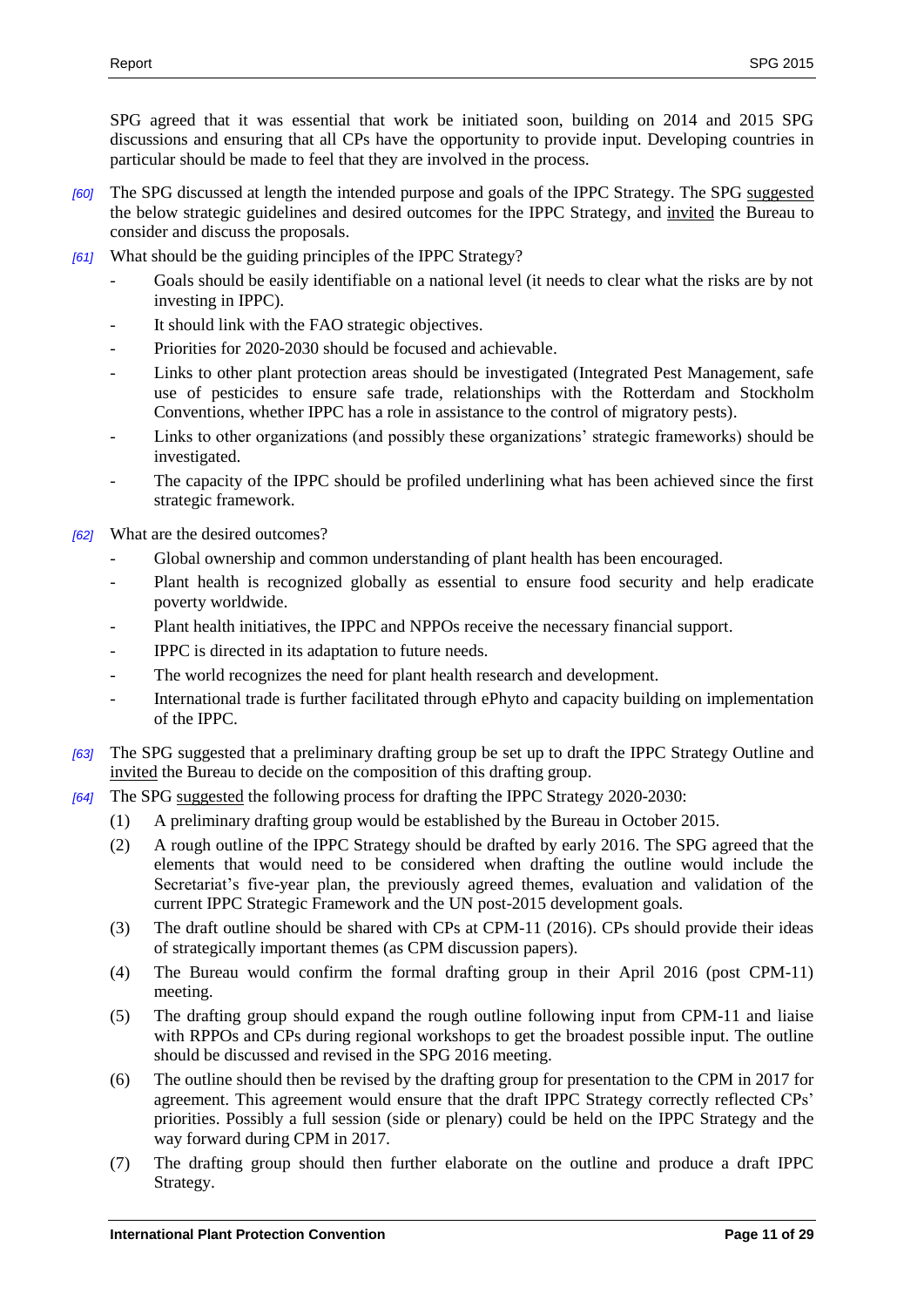- (8) The draft IPPC Strategy would be submitted for discussion at the SPG in 2017.
- (9) The draft IPPC Strategy would be presented for preliminary endorsement by CPM in 2018. Leading up to and during CPM in 2018, comments from CPs would be solicited and the IPPC Strategy adjusted accordingly by the drafting group.
- (10) The final draft IPPC Strategy would be discussed at the SPG in 2018.
- (11) The IPPC Strategy would be presented back to CPM in 2019 for agreement.
- (12) The official adoption by CPM would take place during the IYPH in conjunction with the Ministerial conference.
- *[65]* The SPG asked the Secretariat to prepare a paper for CPM-11 informing of the process and action plan, soliciting for input and comments by a specific date, and attaching the rough outline for the drafting of the 2020-2030 IPPC Strategy. In this context, the SPG invited the Bureau to add an item to the CPM-11 (2016) agenda on the "IPPC Strategic Framework 2020-2030".

#### <span id="page-11-0"></span>**8. International Year of Plant Health 2020**

- *[66]* Mr Ralph LOPIAN (Finland) introduced the papers 8 on the planning of the International Year of Plant Health proposed by and under the leadership of Finland and which had been strongly supported by CPM-10 2015. He highlighted the need to come to a common perception of plant health and set objectives that the CPM would agree to.
- *[67]* The SPG discussed the definition of "plant health" to be proposed for decision firstly by the Bureau and secondly for agreement by CPM. The main concerns expressed by the SPG were how to define "plant health" because depending on the narrowness or broadness of the definition, there could be difficulties in scoping the IYPH, explaining the purpose at a national level and deciding on the objectives. Some SPG participants felt that leaving it undefined could leverage support from other communities and organizations (dealing with pesticides, integrated pest management (IPM), farmer field schools and similar), but the majority of the SPG felt that it was important to retain the scope to the definition of plant health as understood in the IPPC context. The SPG agreed on a mixture of the narrow and broad definitions: Keeping the objectives of the IYPH clear but building a matrix to obtain the necessary support.
- *[68]* The SPG discussed the proposed outcomes and objectives for the IYPH. Proposals included targeting children to raise awareness for the future populations; creating awareness about plant health as a safeguard for food security; identification of new relationships and partnerships that may be useful in the future because they would generate common interests; enhancing international cooperation between NPPOs to increase compliance; and emphasizing development and research.
- *[69]* The SPG agreed that a specific goal for 2020 could be the "Review of the global situation of plant health" and suggested that this be discussed at the SPG 2016.
- *[70]* Mr LOPIAN also informed the SPG of the work programme for the IYPH including the proposed structure of the Steering Committee and asked that the SPG provide guidance to the Bureau on the composition of the Steering Committee and the desired outcomes for the IYPH. Regarding the size and composition of the proposed Steering Committee, the SPG felt that it was too large, and suggested that it contain seven CP members and seven CP alternates. Three committees with specific expertise on communications, resource mobilization and partnerships/liaison would support the Steering Committee. It was also suggested that a professional communications expert should be consulted. The SPG suggested the Secretariat should lead the process, although the SPG agreed that there should only be one Secretariat member (the Secretary who could, when needed, delegate to other Secretariat staff). The SPG suggested that an FAO member outside of the Secretariat should be included to harness cooperation with other FAO divisions. The SPG suggested that qualification requirements be set for the Steering Committee members to ensure that the right people be chosen.

 $\overline{a}$ 8 09\_SPG\_2015\_Oct; 13\_SPG\_2015\_Oct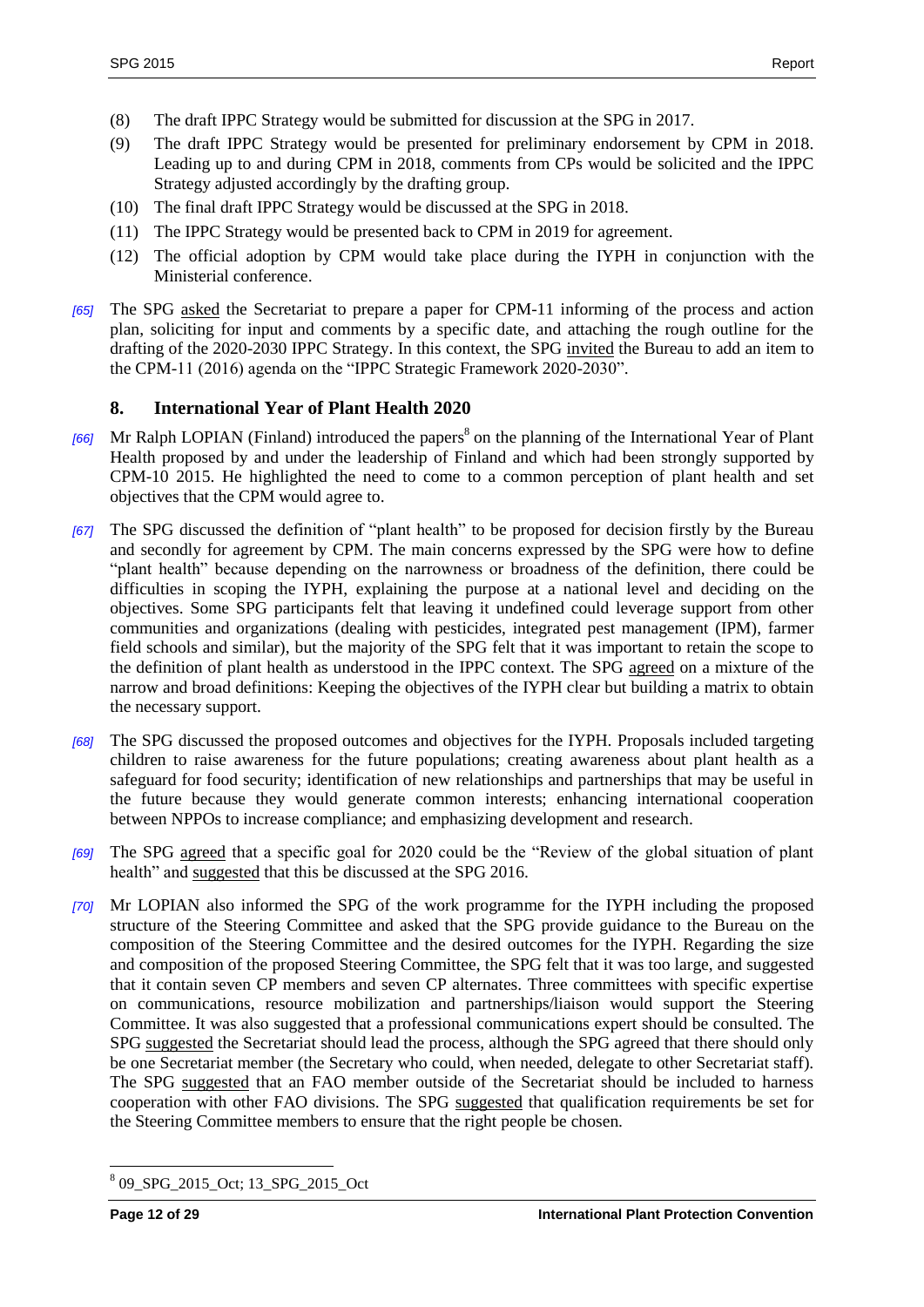## <span id="page-12-0"></span>**9. Strategic Topics Proposed by Contracting Parties**

*[71]* See discussions under 10.5.

#### <span id="page-12-1"></span>**10. Other Business**

- *[72]* The SPG reviewed actions deriving from the SPG 2014 meeting.
- *[73]* Framework for Standards and Implementation. The SPG discussed the progress on the Framework in terms of including further details for implementation, as requested by the SPG in their last meeting.
- *[74]* The Secretariat explained that the CDC had reviewed the Framework deeming that it was a reduced way of addressing the needs for implementation. Indeed, the CDC felt that several other tools would be needed to address the gaps for implementation – too many to be included in a Framework format. For instance, implementation of the Convention was a key activity that was not easy to include in the framework. The CDC had also suggested that different types of standards (other than ISPMs) could be developed alongside manuals etc. The CDC also felt that an implementation plan for each ISPM should be developed, and for those in production these should be developed before the standard is adopted.
- *[75]* Several SPG participants acknowledged that it may be true that it would be challenging to include all details to ensure the fullest picture possible. However, they felt that there was still great value in including some and starting to use the integrated Framework to get a better understanding (if not complete) of the work done, the tools available and the gaps that needed to be addressed. They stressed that the Framework was a living document which currently provided a good picture of the standards and gaps across the areas of the Convention and that a step–by–step approach would be appropriate to collect and add all the details. In the future, the Framework could be expanded to address the concerns from the CDC, although some participants felt that it might be necessary to recognize that the Framework would never be able to address all gaps fully. Furthermore, having one Framework would help clarify whether a topic that was proposed as a standard should rather be developed as a different type of document, it would help understand 2020 priorities, would be a resource mobilization tool and would help with interaction and communication between the two new pillars of the secretariat.
- *[76]* The SPG agreed that there is a clear direction from CPM that implementation and standard setting need to be more closely integrated, and the adoption of the Framework would be a step in this direction. The SPG agreed that there was full support to use the existing Framework for Standards and Implementation to assist in understanding gaps and prioritizing the work. The SPG supported that the CDC would continue to develop ideas on implementation and that these would be integrated into the Framework at a later stage.
- *[77]* The Secretariat suggested that a separate dedicated expert working group should meet to develop the implementation part of the Framework, or that a pilot be developed to "test" the Framework. However, the SPG felt that these proposals were not needed at this point, and that the Pilot implementation project on surveillance could be used for this purpose.
- *[78]* As to the body responsible for modifying and updating the Framework (currently mandate of the SPG), the SPG suggested that the SC and the CDC should both be responsible for proposing topics to be developed as implementation tools, ISPMs or other. This would involve a fluent and constant communication between the units and bodies, and help enhance cooperation. The SPG also concurred that due to this and the integrated format of the Framework it would be a tool for the Secretariat to cooperate and collaborate more closely. The SPG did not feel that it should be responsible for updating the Framework due to fact that the group should focus on strategic direction and it does not have a fixed membership.
- *[79]* The SPG agreed that the Framework for Standards and Implementation should be forwarded to CPM-11 (2016), and that time be dedicated during the CPM to discuss the Framework with an intention of securing agreement for the Framework to be used to assist the identification of gaps and allocation of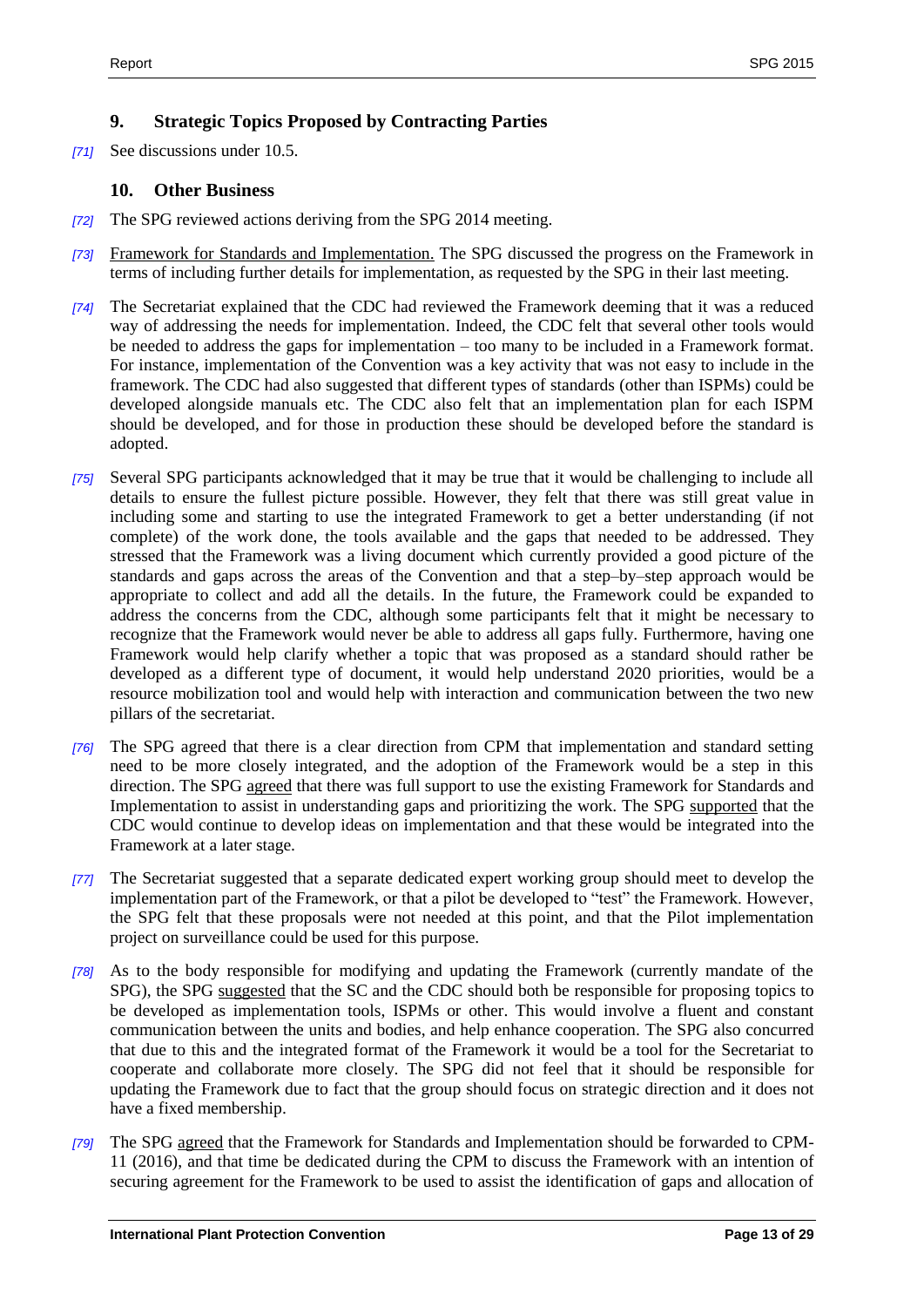priorities for standard setting. CPM would also be invited to discuss the CDC proposal to use "other standards" to aid implementation of the Convention. SPG invited the Bureau to add these items to the CPM-11 agenda. The SPG agreed that at this moment in time the Framework would be presented with the notion that the CDC is reviewing implementation input and that it will be clearer in the future, following Secretariat integration, how to address the concerns raised by the CDC. The SPG invited the Secretariat to prepare a CPM paper coordinating the input from the concerned parties.

- *[80]* Communications. Referring to Section 5.2 paragraph 17 of the SPG 2014 report, an SPG participant queried the outcome of the suggestion to develop communication material on the economic benefits from implementing the Convention and its standards. The Secretariat informed the SPG that no action had been taken on this. The SPG reiterated the importance of this subject, particularly in relation to communication purposes.
- *[81]* Other participants queried updates on the various communication actions stemming from Section 7.3 of the SPG 2014 report. The Secretariat explained that little work had been done as the experts recruited had not been able to deliver to the extent desired. An SPG participant expressed deep concern about the lack of actions on this, reflecting on the past many years of discussions and ideas which have not had any results. The Coordinator highlighted that there is no one on the staff of the Secretariat who is a communication specialist, and that the Office of Corporate Communication of FAO requires all communication products to be approved through a lengthy process (even recruitment of communication consultants must now be centrally approved), but that little guidance or help is provided from this office.
- *[82]* The SPG felt that it would be appropriate at this point in time that the Secretariat invest more in communications and encouraged the Secretariat to recruit a communication specialist. In this context the Secretary recalled the critical budget situation of the Secretariat but also reiterated his priority to invest in communication, partnerships and advocacy. For this reason, he had assigned one team leader and a task force to work exclusively on these subjects.
- *[83]* The SPG acknowledged the resource constraints and encouraged CPs to provide funding for communications. One SPG participant also suggested that the communication networks available in NPPOs can be exploited, as suggested on earlier occasions. He also proposed to solicit support from the Office of the Assistant Director-General, Agriculture and Consumer Protection Department, as there may be human resources on a departmental level that the Secretariat could get assistance from. Concrete proposals that would seem quite easy to implement included optimizing IPPC presence online, for instance by making sure that Internet search engines include the IPPC as one of the first hits returned when searching for key words related to the IPPC's mandate.
- *[84]* The SPG encouraged the Secretariat to take all the proposals made during this meeting and previous meetings and incorporate them into the Secretariat's work programme.

The SPG discussed the priorities of the communication activities and agreed that having a functional and user-friendly International Phytosanitary Portal (IPP – www.IPPC.int) was the first priority. The SPG noted that the IYPH communication plan would cover approximately 80 percent of the communication needs of the IPPC as a whole because most of the activities would have dual purpose and therefore referred to this communication work plan for further prioritization.

*[85]* CDC review. The Secretariat explained that the processes for implementing the CDC review recommendations will depend on the structure of the Secretariat. The currently proposed structure of two units (Standard Setting Unit, SSU, and Implementation Facilitation Unit, IFU) will allow for the CDC to expand its role, as suggested by the review, to also include other implementation areas such as national reporting obligations. The SPG encouraged the Secretariat to have a step-wise approach to inform the SPG of developments so that the group can provide input and advice as per its mandate. The Secretariat explained that the CDC will discuss the review and its recommendations in December and their conclusions will be presented to CPM-11. The SPG noted this and asked the Secretariat to post the CDC review publicly on the IPP as soon as possible.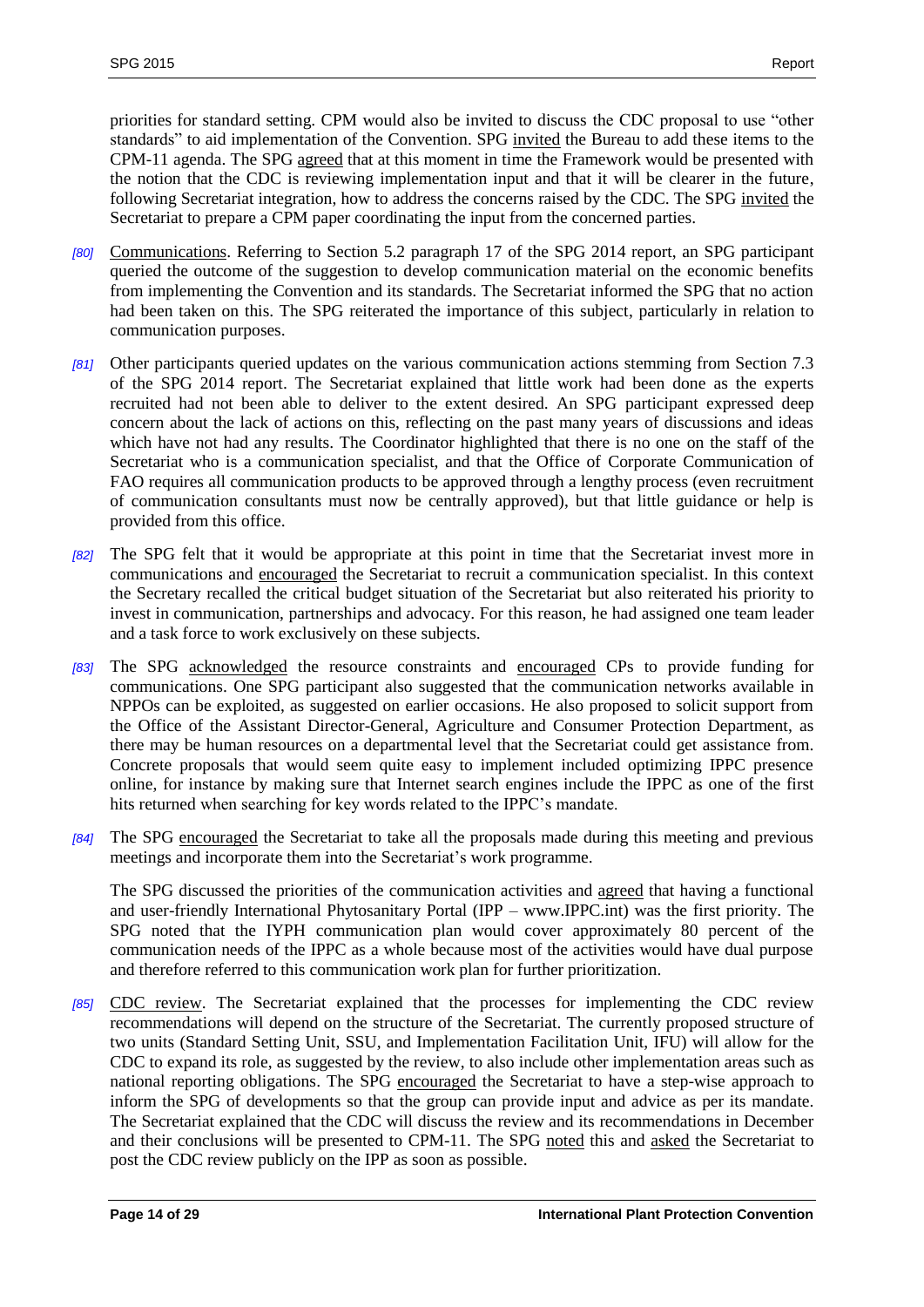#### <span id="page-14-0"></span>**10.1 Concept of commodity standard**

- *[86]* The Secretariat introduced the report from the meeting of the Working Group on the Concept of a Commodity Standard held in Edinburgh, Scotland, 20-24 July 2015<sup>9</sup>, and presented the recommendations for SPG consideration.
- *[87]* The SPG considered the conclusions of the report and the recommendations.
- *[88]* Regarding details such as how to proceed with the development of commodity standards, how to prioritize them, and whether to change the standard setting process to tackle these standards more effectively, the SPG felt that the current standard setting procedure should be followed but they were not the right forum to answer these queries and highlighted the need to further work to be done on commodity standards before these aspects should be considered. However, in the future, the SPG suggested that it should be considered whether the call for topics process should be changed to be a call for "needs", a process for determining what would be the best tool to address the need (concept or commodity standard, CPM recommendation, manual, or other).
- *[89]* In this context, the CPM Chairperson briefed the SPG on an informal meeting that took place during the SPG between the SC Chairperson and a representative of the CDC (Mr Sam BISHOP) to explore the possibility of having one call for topics. She suggested having a standing SPG agenda item for the parties to meet and decide in cooperation on the allocation of the work on the topics. The SC Chair and CDC representative will present the outcomes of this meeting to their respective Committees for discussion, and the outcomes of these discussions will be presented to CPM-11 (2016).
- *[90]* The SPG discussed strategic issues in relation to commodity standards, the following points were raised:
- *[91]* Criteria for selection of topics for IPPC standards. Some SPG participants felt that the current standard setting selection criteria may not be adequate and may need to be changed in the future. For this reason, the SPG encouraged the SC to test whether the current criteria for inclusion of new topics are relevant to determine on the development of the commodity standard topics (current and new ones) and provide advice to the CPM or the SPG as appropriate. The SPG felt that the CPM should also consider whether the benefits of commodity standards outweigh the challenges and costs of developing them.
- *[92]* The SPG suggested that consideration be given to where commodity standards fit within the Framework for Standards and Implementation considering that no gaps had previously been identified for this category of standard.
- *[93]* The SPG concurred that commodity standards should be developed as ISPMs because only ISPMs carry the necessary weight for global implementation. However, in the future, as an alternative to commodity standards, topics for standards could focus on pests or pest groups.
- *[94]* Challenges or difficulties associated with the development of commodity standards. The SPG noted that commodity standards may often actually be standards for groups of commodities, which will have to encompass a variety of commodities within a commodity class. These standards would be very complex to develop because they would need to set requirements for hundreds of pests.
- [95] Recognizing the difficulties posed by these challenges, the SPG suggested that a global appropriate level of protection (similar to ISPM 15) should be strived for and the IPPC community should target a list of the most important pests or groups of pests for the individual commodity as the focus of the standard. The SPG suggested that the key principles guiding the specific commodity standards should be clarified (by the SC) to try and determine the global minimum requirements while also ensuring they match the risk (trade barriers vs safe trade).
- *[96]* The SPG supported that the standards already progressed on the *List of topics for IPPC standards*, which are really standards for groups of commodities, should continue to be developed according to

<sup>&</sup>lt;sup>9</sup> 04\_SPG\_2015\_Oct; The report is available here: [WG\\_Commodity\\_Standard\\_Report\\_2015\\_July\\_2015.pdf](https://www.ippc.int/static/media/files/publication/en/2015/09/REPORT_WGCommodityStandard_2015_July_2015-09-24.pdf)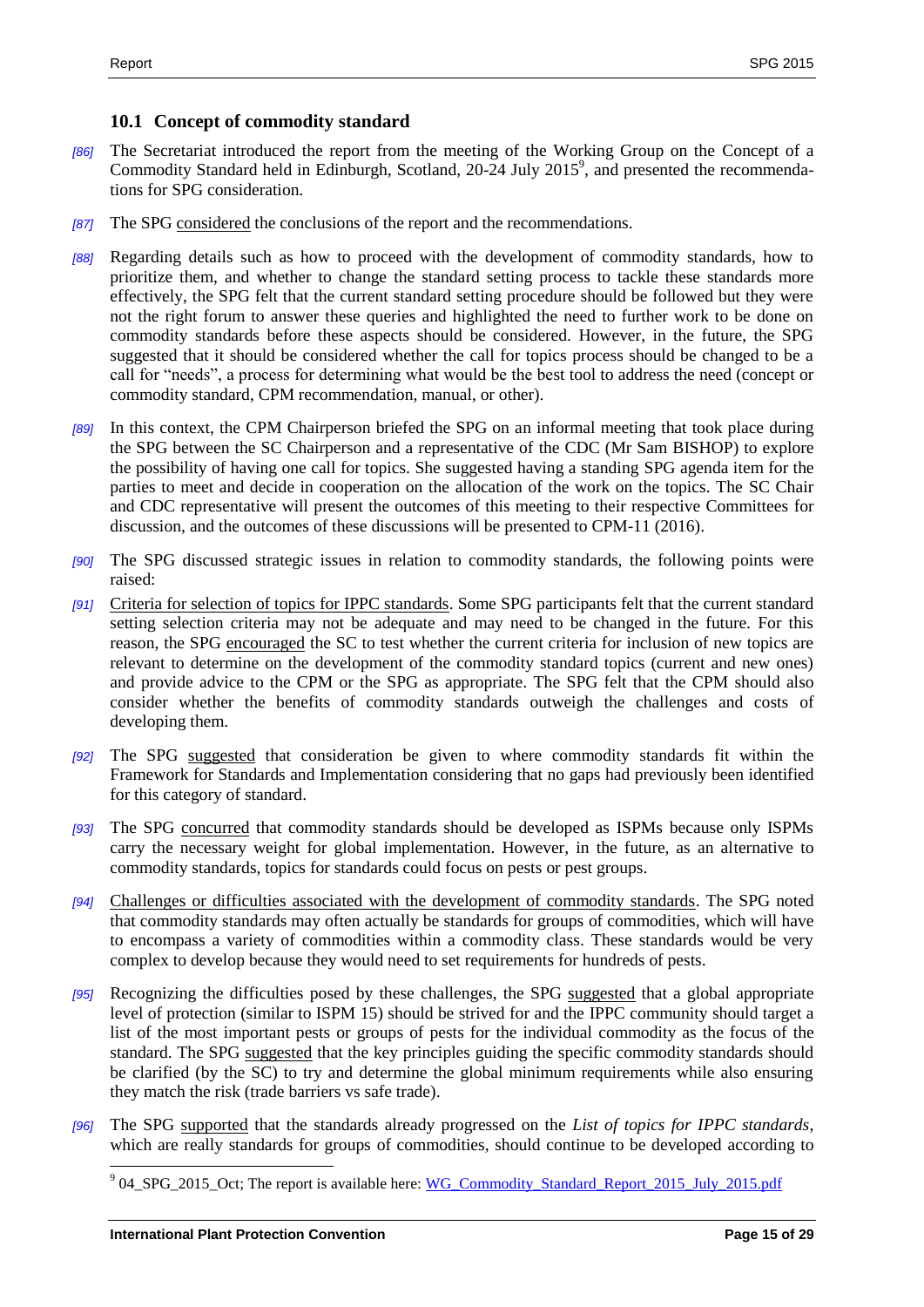the current standard setting procedure. The SPG fully agreed that standards for commodities or groups of commodities should contain requirements. Some SPG participants felt that, in addition to the standards for groups of commodities currently being worked on, the development of a standard on a specific commodity as a "pilot" could help understand feasibility challenges for the future work.

- *[97]* Alongside the development of a commodity standard, the SPG agreed that relevant phytosanitary treatments should also be developed to ensure that the world has tools to implement the standard (there may be even a greater need for treatments or diagnostic tools rather than commodity standards), acknowledging that this would put a strain on Secretariat resources.
- *[98]* Importance and benefits of commodity standards. The SPG agreed that these standards are important for a number of reasons. For staple crops such as grains a standard would be essential to help facilitate safe trade (especially in the developing world), and ultimately have a direct impact on food security. They may also help increase visibility of the IPPC and ensure that that IPPC is a front runner on developing commodity standards to keep its global relevance as an international standard setting organization. The SPG noted in this context that it will be essential to ensure that the IPPC retains its credibility, which may be undermined if the development of standards takes decades without countries being able to agree. The SPG felt that the IPPC needs to try to obtain global agreement on concrete topics (commodity or pathway related), not only on concepts. The SPG also suggested that commodity standards may be used as a pilot for "sponsorship of standards".

#### <span id="page-15-0"></span>**10.2 NPPO and wood export in the Republic of Congo: Phytosanitary certification process**

- *[99]* Mr Lucien Kouame KONAN presented a paper on behalf of Ms Alphonsine LOHOUARY (Republic of Congo)<sup>10</sup>. He summarized the role of the Congolese NPPO in the process of wood export certification and highlighted the organizational and technical constraints they face. He emphasized in particular four challenges they face, namely the need to: (i) Strengthen the capacity of the NPPO staff to implement the IPPC and its standards; (ii) Disseminate ISPM 15 with logging companies, delivery companies phytosanitary and other exporters; (iii) Develop a single phytosanitary certificate for all plant quarantine stations following the model of the IPPC, and; (iv) Develop a guide for inspectors, building standards and the IPPC inspection manuals. Concluding the paper, the Rep. of Congo asked for guidance on obtaining appropriate assistance and capacity building to better implement ISPM 15.
- *[100]* The Secretariat informed the SPG of various initiatives to address implementation challenges of wood relevant standards. These included the APPPC-NAPPO workshop on new approaches to ISPM 15 implementation (the report contains important recommendations for  $CPs<sup>11</sup>$ ), an initiative in development by the CDC on ISPM 15 implementation: a global workshop to address new challenges; and a proposal to organize ISPM 15 related workshops in other regions.

# <span id="page-15-1"></span>**10.3 Report from the ePhyto Steering Committee**

*[101]* The Secretariat briefed the SPG on the recent positive developments for the creation of the ePhyto hub, thanking in particular the Chairperson of the ePhyto Steering group (SG), Mr Nico HORN for his dedication and determined efforts facilitating the success of the project. He also thanked Mr Peter THOMSON (New Zealand), Diego QUIROGA and Walter Fabian ALESSANDRINI (Argentina), the NPPO of Australia and many other countries for providing assistance. He was immensely pleased to inform the SPG that the STDF had approved the pilot project on the ePhyto hub. This was the much needed encouragement to proceed with the pilot. He also explained that the STDF had been reluctant to fund the project as they felt that it should be part of the core mandate of the IPPC (hence funding should come from FAO) and because the beneficial impact on developing countries were not clear to the STDF. However, after lengthy negotiations, the STDF understood the benefits for developing countries in particular and the overall value to trade facilitation. He stressed the importance of this

l  $^{10}$  05\_SPG\_2015\_Oct

<sup>&</sup>lt;sup>11</sup> The report from this joint workshop is available here: [http://www.nappo.org/files/2614/3741/9391/Report\\_\\_APPPC\\_-\\_NAPPO\\_ISPM15\\_workshopJune2014.pdf](http://www.nappo.org/files/2614/3741/9391/Report__APPPC_-_NAPPO_ISPM15_workshopJune2014.pdf)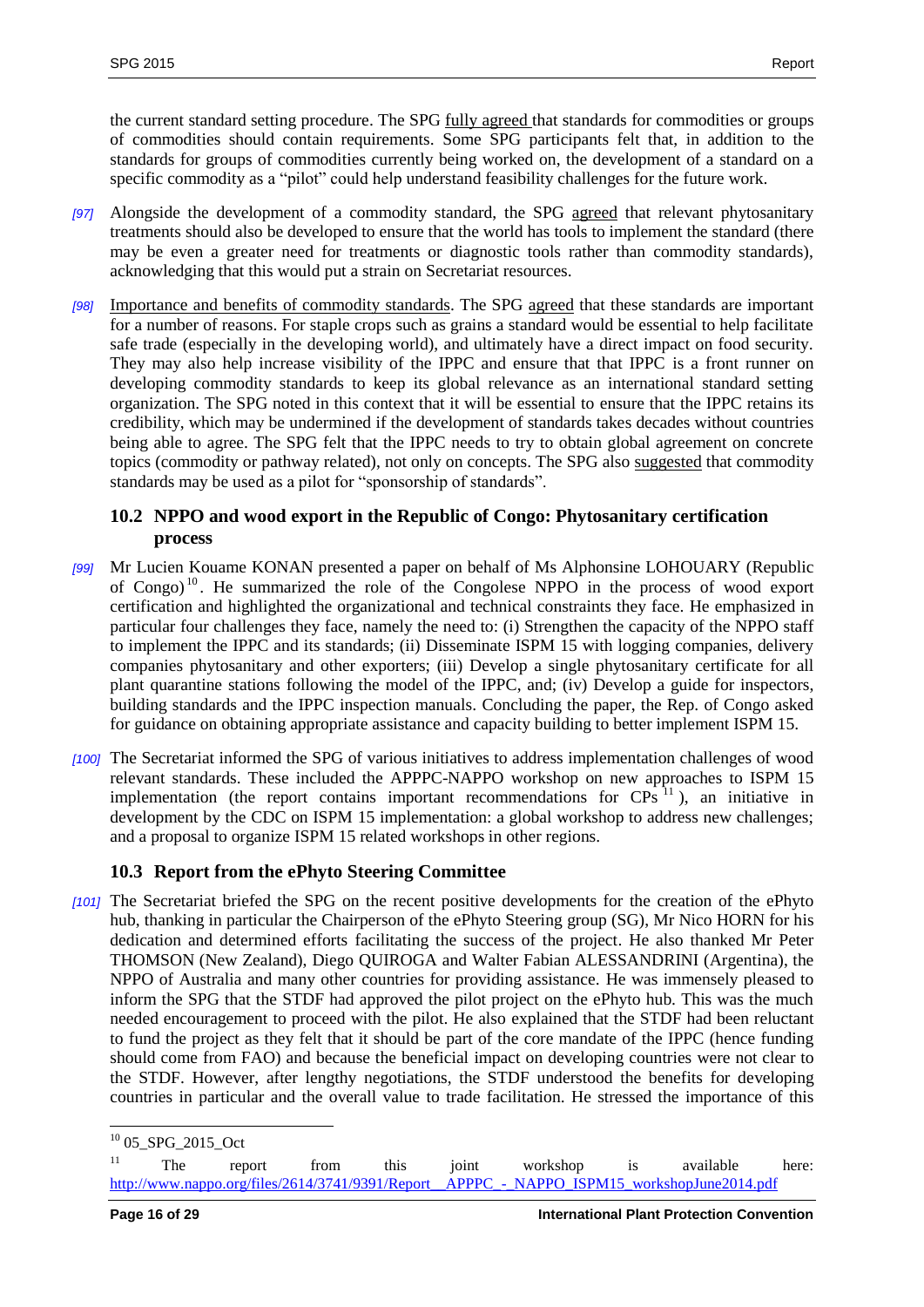achievement because it is a remarkable step within implementation, taking the IPPC from being a standard setting organization to being something more. He suggested that perhaps it was time to revise the Convention to include this and the possibility of other types of sustained funding, reiterating that it has been a major challenge to obtain approval for the STDF – ePhyto project.

- *[102]* Mr Nico HORN for his part thanked the steering group, the full support from CPM and the contributions from individual countries. He echoed the historical achievement noting that during the STDF meeting, OIE and CODEX had been invited to join the work but had declined as they were not ready to take this step; a testimony to IPPC's leadership.
- *[103]* He presented the ePhyto developments from CPM-10, which supported the development of a hub and generic system, to the STDF proposal which was first submitted in December 2014 and provisionally approved in April 2015. The provisional approval meant that members could object, which some did arguing that the ePhyto hub should be part of the core activities of the IPPC and not be funded externally, that the IPPC should work with the OIE and CODEX and that it should be clear that developing countries should benefit first of all. A second discussion of the proposal was held on 12 October 2015 and on this occasion the STDF approved the project with funding of USD 1 million on the conditions that IPPC would provide evidence of how the rest of the costs (approximately USD 250 000) would be funded, of the fact that developing countries would benefit and of the sustainability of the project. Additional funding needs to be identified and the project proposal revised.
- *[104]* An SPG participant queried if in-kind staff contribution would be counted towards the additional funding needed . It was explained that this should be possible, but would be confirmed.. The SG Chairperson asked that all proposals for funding be forwarded to the SG before the end of December, as that is when the SG will meet to rewrite the proposal.
- *[105]* With regards to the SG, the Chairperson noted that they had met face-to-face twice in 2015 and also met virtually on several occasions. Additionally, a separate working group had been set up for work on specifications. He reiterated his appreciation of the full SG who had worked hard on the project, in additional to their normal work. He noted that a project manager will be needed to set up and run the pilot, because this will be a full time job in the start-up phase (and then part time).
- *[106]* Regarding the pilot hub, Mr HORN explained that it will involve eight to ten countries and will be a basic hub focusing on exchange with a single mechanism authenticated by X509 (private key). The pilot period will last three-six months. He noted some countries that already use national systems will have to adapt their systems and that the harmonization of contents of the electronic phytosanitary certificates (PCs) would need separate work. The generic system will have the basic functionalities to produce, send out, store, receive and read electronic PCs. It will also be open to countries that do not have a national system in place.
- *[107]* The countries for the pilot will be selected based on a number of criteria, among which will be their readiness, ability and willingness to continue after the pilot and that they have the resources to make the link between their national systems and the generic hub. A country's trade volume will also be taken into consideration as it needs to be of a certain level to ensure effective testing of the system but different volumes need to be included in the pilot. The country's infrastructure (access to Internet) and suitable legislation being in place will also be considered. The readiness of countries to participate will be analyzed based on a survey that will be sent out soon, hopefully in the week following the SPG meeting. The SPG suggested that both the TC-RPPO meeting and the Global ePhyto Symposium in Korea would be opportunities where responses to the survey could be encouraged. The first selection will be done by December 2015 and the final selection before CPM 2016, during which period the countries will be contacted and their suitability attested to. He explained that the Bureau will take the final decision on which countries will participate in the pilot.
- *[108]* He further explained that the UN International Computing Services (UNICC) will host the pilot hub, as well as the final hub and generic system. Mr Horn highlighted that the UNICC is a professional and experienced organization and it had been deemed the best and most secure place for storing of the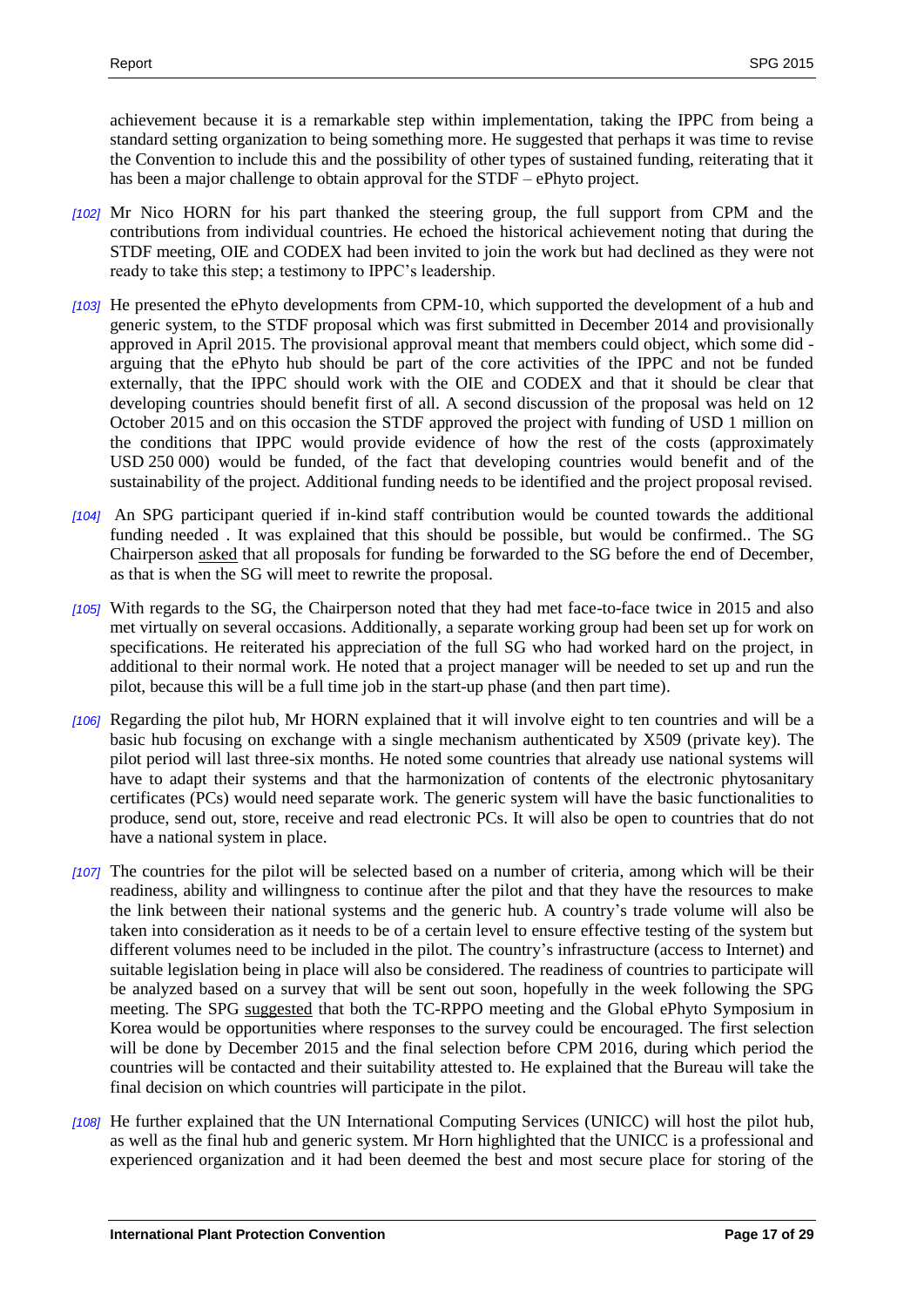phytosanitary certificates. UNICC does not have a similar system, but they are focal point for exchange of information between organizations.

- *[109]* He noted that the Global ePhyto symposium will focus on how to start implementing ePhyto. A number of organizations (WCO, CODEX, CITES, and others) will participate and it will be an opportunity to liaise with them on issues of common interest.
- *[110]* He highlighted that involvement of industry would be important too, both in terms of creating awareness and to understanding their perspectives. He explained that some industry sectors, such as cut flowers, already have a very clear idea on what the hub would mean to the sector, whereas others do not.
- *[111]* For future work, he mentioned that further harmonization on the ePhyto format is needed before the generic system can be developed. He also noted that CITES was interested in joining the hub but with their own specific needs being addressed During the Symposium discussions will be initiated on this, for potential implementation only after the pilot phase. Lastly, he showed the tentative time lines for the next year.
- *[112]* The CPM Chairperson updated the SPG on the arrangements for the Global ePhyto symposium highlighting that many participants from Industry will attend and that developing country participants will be funded also directly by the Rep. of Korea to underscore the importance of their attendance.
- *[113]* The SPG thanked the SG for their extremely valuable work and discussed various details in regards to the further development. The SPG invited the Secretariat, Bureau and SG to consider that:
	- The full ePhyto SG may be invited to CPM-11 where the ePhyto hub pilot will be demonstrated.
	- The Bureau should take an active role to look at the pilot holistically, taking into consideration legislation issues and developing policies.
	- An ePhyto SG member should be sought from the Near East (ensuring geographical representation).
	- A monitoring and evaluation system of the pilot be set up.
	- Observers (e.g. OIE, CODEX, UNCTAD, WCO) may be invited to attend the yearly face-toface meeting of the ePhyto SG as this would help create synergies, and because they may in the future develop such a hub. Alternatively, the SPS meeting could be used for the purpose of informing these other interested parties.
	- Information on the requirements for the national level implementation should be made available to be used to engage regional donors. Mr HORN explained that these requirements will depend on a number of things, such as whether the country joins the hub (in which case there must be a national system in place) or the generic system but agreed that it would be helpful and would ask the ePhyto SG to consider putting together these requirements.
	- Most developing countries would need capacity building in order to implement the system or hub.

## <span id="page-17-0"></span>**10.4 Reflection on the future of the SPG (submission by Canada)**

- [114] Mr Gregory WOLFF (Canada) presented a paper<sup>12</sup> supported by Australia, New Zealand and the United States, which reflected on the SPG.
- *[115]* He highlighted the importance of the SPG as a vital forum for analysis and discussion on strategic priorities and approaches for the IPPC. He emphasized the negative impact of abolishing the SPG (as proposed in the Enhancement Evaluation) because no other forum would be in a position to provide the same strategic guidance.

 $\overline{a}$  $1206$ \_SPG\_2015\_Oct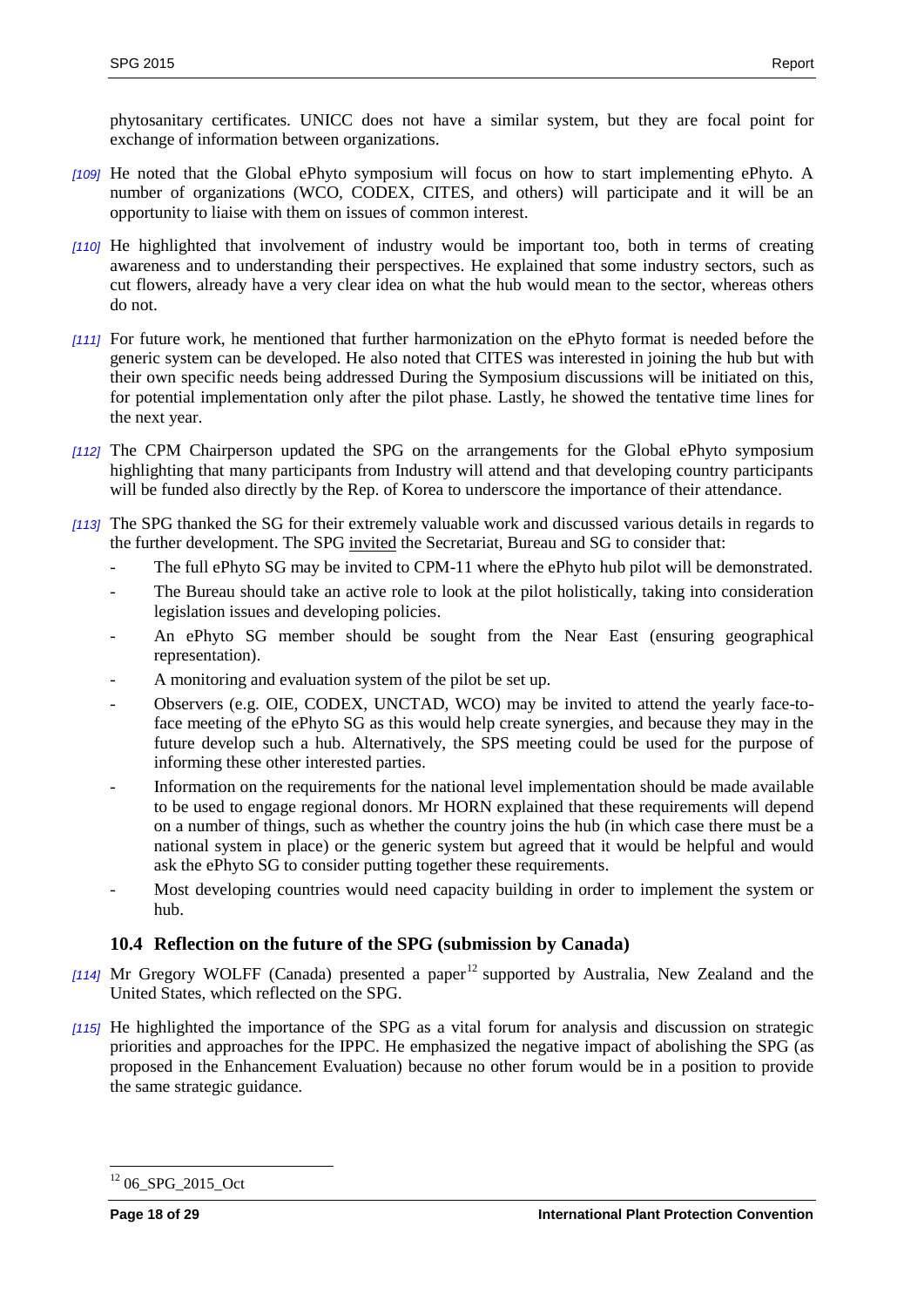- *[116]* Before inviting the SPG to consider the questions posed in the paper, he expressed his disappointment in the Secretariat as the 20% in-kind contribution from Canada for work with the SPG had not be utilized and because this year's SPG agenda had been less strategically directed.
- *[117]* The SPG discussed the questions raised in the paper and agreed that it was important to improve the participation of developing countries, just as active participation by all participants in the meeting was essential.
- *[118]* Based on the discussions the SPG encouraged the Secretariat to call for strategic topics from CPs to be added to SPG agendas and to make SPG papers available to CPs publicly well in advance of the SPG meetings to allow for appropriate preparation which would help enhance discussions during the meeting.
- *[119]* The SPG considered that standing agenda items would help discussions, and invited the Bureau to consider if these should be IYPH, the IPPC Strategy, the five-year plan, status of global plant health, review of the previous SPG decisions and actions. They also felt that all participants should be asked to prepare a paper before each SPG meeting as had happened in 2014.
- *[120]* The SPG suggested that the concept and understanding of the "status of the global plant health" be added to the agenda of SPG 2016 encouraging all CPs and the Secretariat to submit papers on this.

#### <span id="page-18-0"></span>**10.5 Alternative Service delivery (submission by Canada)**

- [121] Mr Gregory WOLFF (Canada) presented a paper<sup>13</sup> on Alternative Service Delivery (ASD) in Canada, noting that this paper should have been discussed under Section 9 as it is a strategic topic.
- *[122]* He advocated for ASP or third party service deliver being an important issue that CPs should consider strategically. In Canada, he noted, there is a demonstrated increase in the use of ASD due to budget demands and cuts, and the trend seems to be increasing and likely to be similar in other countries.
- *[123]* If, as expected, the use of ASD does become more widespread, he suggested that the IPPC may have an important role in setting harmonized requirements for third party involvement to help ensure credible and robust systems that trading partners have confidence in.
- *[124]* He further noted that there are already some topics on the *List of topics for IPPC standards* and Canada has submitted a new topic for audit this year. With this need, he stressed, Canada had no wish to invite the IPPC to support third party involvement but only to address the realities.
- *[125]* The SPG discussed whether and how the IPPC should consider third party involvement.
- *[126]* The Secretariat appreciated the initiative and confirmed that ASD is used frequently in developing countries but that the major challenge relates to audit. Efforts to address the gaps in this area had been made through the IPPC manual on "Establishment and Operation of NPPOs" which will soon be available on the Phytosanitary Resources page. She applauded the initiative because the evidence analyzed by the IFU demonstrated that hardly any countries would be left untouched by this. It would help set standards for staff requirements.
- *[127]* The SPG agreed that it was important to consider third party service delivery, especially for audit where it would be helpful if the IPPC would develop indicators for audit making auditing easier and more transparent. The SPG also felt this would provide opportunities for industry to understand implementation issues and might encourage them to look at ways of streamlining their operations.
- *[128]* The SPG agreed that the paper be considered when the IPPC Strategy be outlined.

 $\overline{a}$  $1307$ \_SPG\_2015\_Oct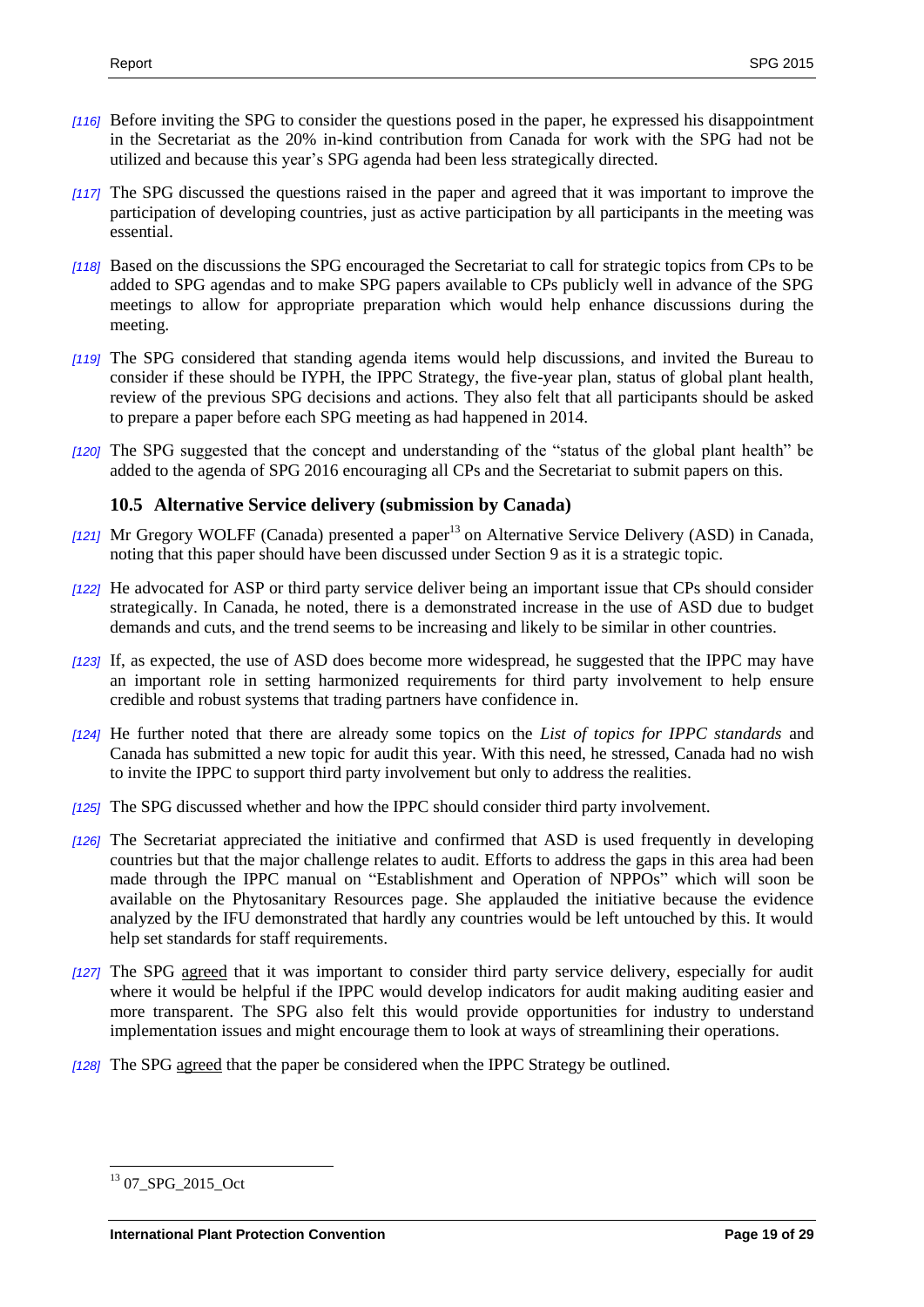#### <span id="page-19-0"></span>**10.6 IPPC Secretariat Enhancement Evaluation**

- *[129]* Mr Yukio YOKOI (Japan) presented a paper to seek clarification on the follow up from the Enhancement Evaluation querying the linkages with the 2003 and 2007 evaluations. The CPM Chairperson advised the SPG that the Bureau had considered fully the Enhancement Evaluation recommendations in their June meeting, and discussed them with FAO Senior Management<sup>14</sup>. It was clarified that approximately 10 countries provide comments on the recommendations.
- *[130]* The Secretary updated the SPG on the implementation of the Enhancement Evaluation recommendations and his attempts to improve managerial operations, internal cohesion and external cooperation. He mentioned the frequent staff meetings as an example of this, and highlighted the fact that minutes from the meetings are prepared and shared among the Secretariat staff and chronicles of events are prepared monthly. He highlighted recent actions taken to mobilize resources and enhance visibility of the IPPC.
- *[131]* In thanking the Secretary for the verbal update, the SPG invited the Secretary to provide a written update on the progress of the implementation of the recommendations and present this to the CPM. The Secretary noted that he would address this request only when the actions proposed would have been approved by FAO Senior Management.

#### <span id="page-19-1"></span>**11. Next Meeting and Close**

- *[132]* The next meeting of the SPG will be scheduled by the Bureau but is tentatively planned for 4-6 October 2016.
- *[133]* The SPG Chairperson thanked the participants and the Secretary for their contributions to discussions, the Secretariat for their support, and the Rapporteurs for their help in recording the discussions and decisions from the meeting. She closed the meeting.

<sup>&</sup>lt;sup>14</sup> See **Bureau June report** for details on the deliberations on the Enhancement Evaluation recommendations.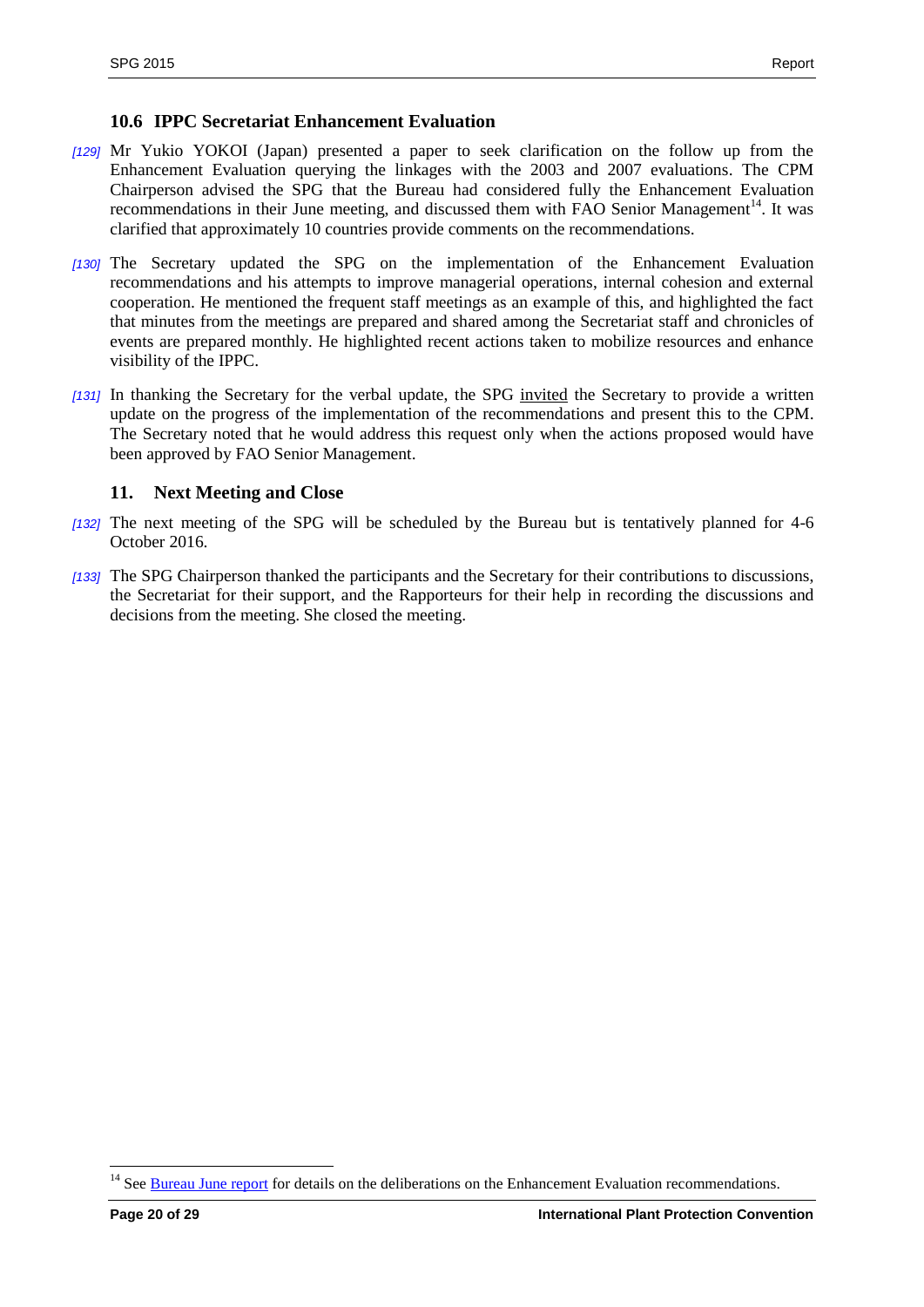# <span id="page-20-0"></span>**Appendix 01 - Agenda**

| Agenda item                                                        | Document No.                                         | Presenter            |
|--------------------------------------------------------------------|------------------------------------------------------|----------------------|
| 1. Opening of the meeting                                          |                                                      | <b>XIA/RANSOM</b>    |
| 2. Adoption of the agenda                                          | 01_SPG_2015_Oct                                      | <b>RANSOM</b>        |
| 3. Housekeeping                                                    |                                                      |                      |
| 3.1 Documents list                                                 | 02_SPG_2015_Oct                                      | <b>FEDCHOCK</b>      |
| 3.2 Participants list                                              | 03_SPG_2015_Oct                                      | <b>FEDCHOCK</b>      |
| 3.3 Local information                                              | Link to the local information                        | <b>FEDCHOCK</b>      |
| 4. Selection of a Rapporteur                                       |                                                      | <b>RANSOM</b>        |
| 5. CPM Chairperson Update                                          |                                                      | <b>YIM</b>           |
| 6. The IPPC towards 2020                                           |                                                      | <b>XIA</b>           |
|                                                                    |                                                      |                      |
| 7. Strategic Topics                                                |                                                      |                      |
| 7.1 Standard setting towards 2020                                  | <b>PowerPoint Presentation</b>                       | LARSON               |
| 7.2 Implementation facilitation towards 2020                       | <b>PowerPoint Presentation</b>                       | <b>PERALTA</b>       |
| 7.3 Communication and Partnerships towards<br>2020                 | <b>PowerPoint Presentation</b>                       | <b>NOWELL</b>        |
| 7.4 Resource Mobilization towards 2020                             | <b>PowerPoint Presentation</b>                       | <b>FEDCHOCK</b>      |
| 7.5 Advanced Technology in Plant Health<br>towards 2020            | <b>PowerPoint Presentation</b>                       | <b>FEDCHOCK</b>      |
| 7.6 IPPC in 20 years                                               | 08_SPG_2015_Oct                                      | <b>LOPIAN</b>        |
| 8. International Year of Plant Health 2020                         | 09 SPG 2015 Oct<br>13 SPG 2015 Oct                   | <b>LOPIAN</b>        |
| 9. Strategic topics proposed by Contracting<br><b>Parties</b>      |                                                      |                      |
| 9.1 TBD                                                            |                                                      |                      |
| 10. Other business                                                 |                                                      |                      |
| 10.1 Concept of commodity standard                                 | Link to the report<br>04_SPG_2015_Oct                | LARSON / AUSTRALIA   |
| 10.2. NPPO and wood export in the Rep. of<br>Congo                 | 05_SPG_2015_Oct                                      | <b>REP. OF CONGO</b> |
| 10.3 Report from the e-Phyto Steering<br>Committee                 |                                                      | FEDCHOCK/HORN        |
| 10.4 Reflection on the future of the SPG<br>(submission by Canada) | 06_SPG_2015_Oct                                      | <b>CANADA</b>        |
| 10.5 Alternative Service delivery (submission<br>by Canada)        | 07_SPG_2015_Oct                                      | <b>CANADA</b>        |
| 10.6 IPPC Secretariat Enhancement Evaluation                       | 10_SPG_2015_Oct<br>Link to the Bureau report of June | Japan                |
| 11. Next meeting                                                   |                                                      |                      |

#### **LINKS**

- SPG 2014 October meeting Report[: https://www.ippc.int/en/publications/2649/](https://www.ippc.int/en/publications/2649/)
- Bureau 2015 June meeting report:<https://www.ippc.int/en/publications/81307/>
- CPM-10 report: <https://www.ippc.int/en/publications/81242/>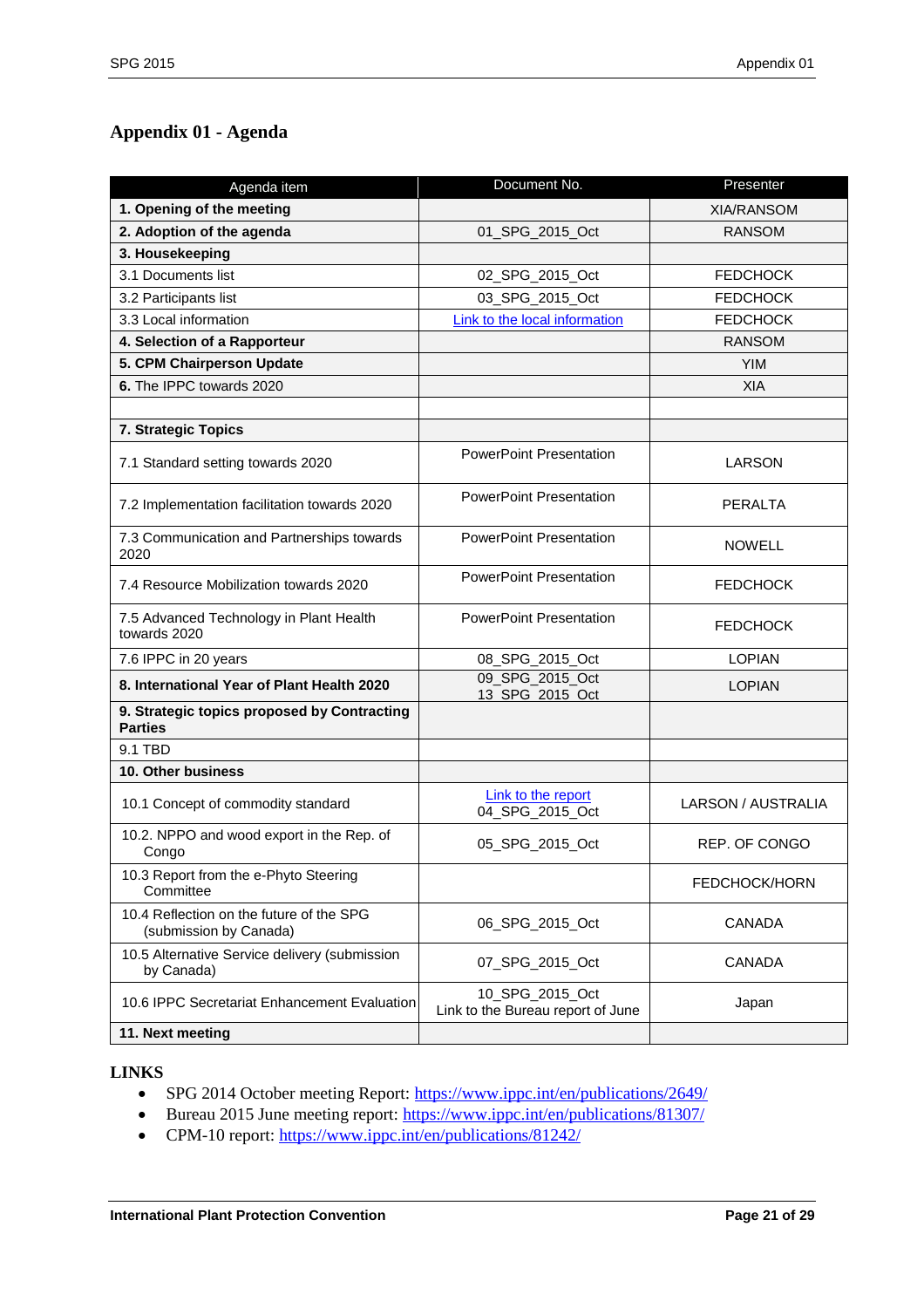# <span id="page-21-0"></span>**Appendix 02 - Documents list**

| <b>DOCUMENT NO.</b> | <b>AGENDA</b><br><b>ITEM</b> | <b>DOCUMENT TITLE</b>                                                   | <b>DATE</b><br><b>POSTED</b> |
|---------------------|------------------------------|-------------------------------------------------------------------------|------------------------------|
| 01 SPG 2015 Oct     | 2                            | Provisional agenda                                                      | 2015-10-12                   |
| 02 SPG 2015 Oct     | 3.1                          | Documents list                                                          | 2015-10-29                   |
| 03 SPG 2015 Oct     | 3.2                          | Participants list                                                       | 2015-10-29                   |
| 04 SPG 2015 Oct     | 10.1                         | Concept of a commodity standard                                         | 2015-10-06                   |
| 05 SPG 2015 Oct     | 10.2                         | NPPO and wood export in the Rep. of Congo                               | 2015-10-06                   |
| 06 SPG 2015 Oct     | 10.4                         | Reflection on the future of the SPG (submission by<br>Canada)           | 2015-10-06                   |
| 07_SPG_2015_Oct     | 10.5                         | Alternative Service delivery (submission by Canada)                     | 2015-10-06                   |
| 08 SPG 2015 Oct     | 7.6                          | IPPC in 20 years                                                        | 2015-10-08                   |
| 09 SPG 2015 Oct     | 8                            | International Year of Plant Health                                      | 2015-10-09                   |
| 10_SPG_2015_Oct     | 10.6                         | <b>IPPC Secretariat Enhancement Evaluation (submission</b><br>by Japan) | 2015-10-12                   |
| 13 SPG 2015 Oct     | 8                            | International Year of Plant Health - Communication                      | 2015-10-08                   |

| <b>LINKS</b>                                                                         | <b>AGENDA</b><br><b>ITEM</b> |
|--------------------------------------------------------------------------------------|------------------------------|
| Bureau 2015 June meeting report: https://www.ippc.int/en/publications/81307/         | 5                            |
| CPM-10 report: https://www.ippc.int/en/publications/81242/                           | Various                      |
| <b>IPPC Developments on ePhyto</b>                                                   | 10.3                         |
| Link to the local information: https://www.ippc.int/en/publications/81577/           | 3.3                          |
| Mid-year report of the IPPC Secretariat: https://www.ippc.int/en/publications/81591/ | N/A                          |
| PPT presentation on Advanced Technology and Plant Health Towards 2020                | 7.5                          |
| <b>PPT</b> presentation on Communication and Partnerships Towards 2020               | 7.3                          |
| <b>PPT presentation on IPPC Resource Mobilization Towards 2020</b>                   | 7.4                          |
| <b>PPT</b> presentation on Standard Setting Towards 2020                             | 7.1                          |
| <b>PPT</b> presentation on the IPPC Implementation Facilitation Towards 2020         | 7.2                          |
| SPG 2014 October meeting Report: https://www.ippc.int/en/publications/2649/          | 7                            |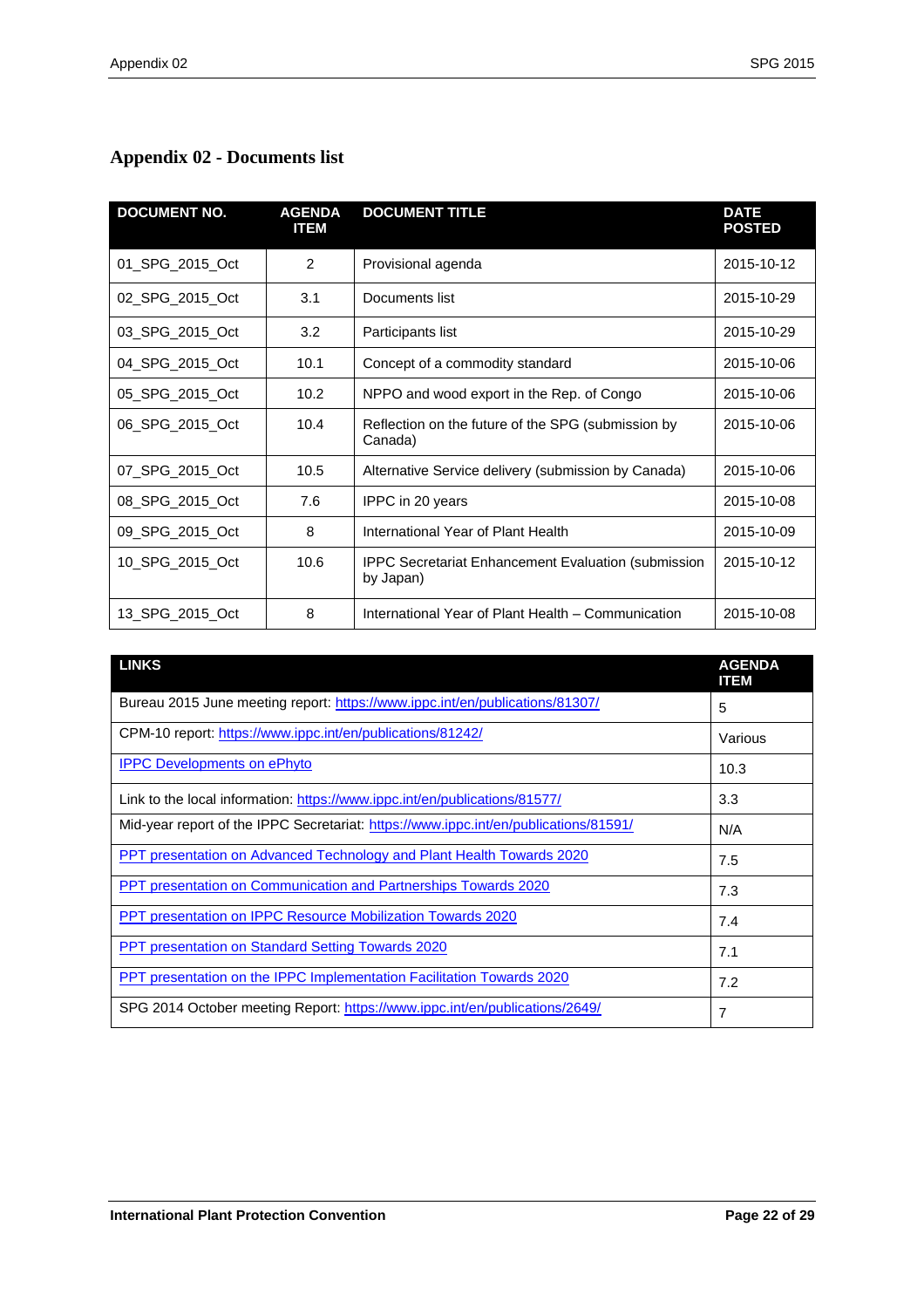# <span id="page-22-0"></span>**Appendix 03 – Participants list**

|   | <b>Role</b>            | Name, mailing, address, telephone                    | <b>Email address</b>      |
|---|------------------------|------------------------------------------------------|---------------------------|
| ✓ | Bureau Member /        | <b>Ms Kyu-Ock YIM</b>                                | koyim@korea.kr            |
|   | <b>CPM Chairperson</b> | Senior Researcher                                    |                           |
|   |                        | <b>Export Management Division</b>                    |                           |
|   |                        | Department of Plant Quarantine                       |                           |
|   |                        | Animal and Plant Quarantine Agency                   |                           |
|   |                        | Ministry of Agriculture, Food and Rural Affairs      |                           |
|   |                        | 178 Anyang-ro Manan-gu<br>Anyang city, Gyunggi-do    |                           |
|   |                        | <b>REPUBLIC OF KOREA</b>                             |                           |
|   |                        | Phone: (+82) 31 4207665                              |                           |
|   |                        | Fax: (+82) 31 4207605                                |                           |
| ✓ | Bureau Member /        | <b>Ms Lois RANSOM</b>                                | lois.ransom@agricultu     |
|   | CPM Vice-              | Assistant Secretary, Plant Import Operations         | re.gov.au;                |
|   | chairperson            | GPO Box 858                                          |                           |
|   |                        | Canberra ACT 2601                                    |                           |
|   |                        | <b>AUSTRALIA</b>                                     |                           |
|   |                        | Phone: (+61) 262723241                               |                           |
| ✓ | <b>Bureau</b>          | Mr Corné van ALPHEN                                  | c.a.m.vanalphen@min       |
|   |                        | Coordinating Policy Officer Phytosanitary Affairs    | ez.nl                     |
|   |                        | Plant Supply Chain and Food Quality Department       |                           |
|   |                        | Ministry of Economic Affairs                         |                           |
|   |                        | P.O. Box 20401                                       |                           |
|   |                        | 2500 EK - The Hague<br><b>THE NETHERLANDS</b>        |                           |
|   |                        | Phone: (+31) 618596867                               |                           |
| ✓ | <b>SPG</b>             | Mr Joselito L. ANTIOQUIA                             |                           |
|   |                        |                                                      | banglen2001@yahoo.<br>com |
|   |                        | <b>Supervising Agriculturist</b>                     | pqsbpi@yahoo.com          |
|   |                        | National Plant Quarantine Serivices Division (NPQSD) |                           |
|   |                        | <b>Central Office</b>                                |                           |
|   |                        | 692 San Andres Street, Malate Manila                 |                           |
|   |                        | <b>PHILIPPINES</b>                                   |                           |
|   |                        | Fax: (+632) 4040409                                  |                           |
| ✓ | <b>SPG</b>             | <b>Mr Sam BISHOP</b>                                 | sam.bishop@defra.gsi      |
|   |                        | <b>Plant Health Specialist</b>                       | .gov.uk                   |
|   |                        | Office of the Chief Plant Health Officer             |                           |
|   |                        | Department for Environment, Food and                 |                           |
|   |                        | <b>Rural Affairs</b>                                 |                           |
|   |                        | Sand Hutton, York, YO41 1LZ                          |                           |
|   |                        | <b>UNITED KINGDOM</b>                                |                           |
|   |                        | Phone: (+44) 1 904462738                             |                           |
|   |                        | Fax: (+44) 1 904455198                               |                           |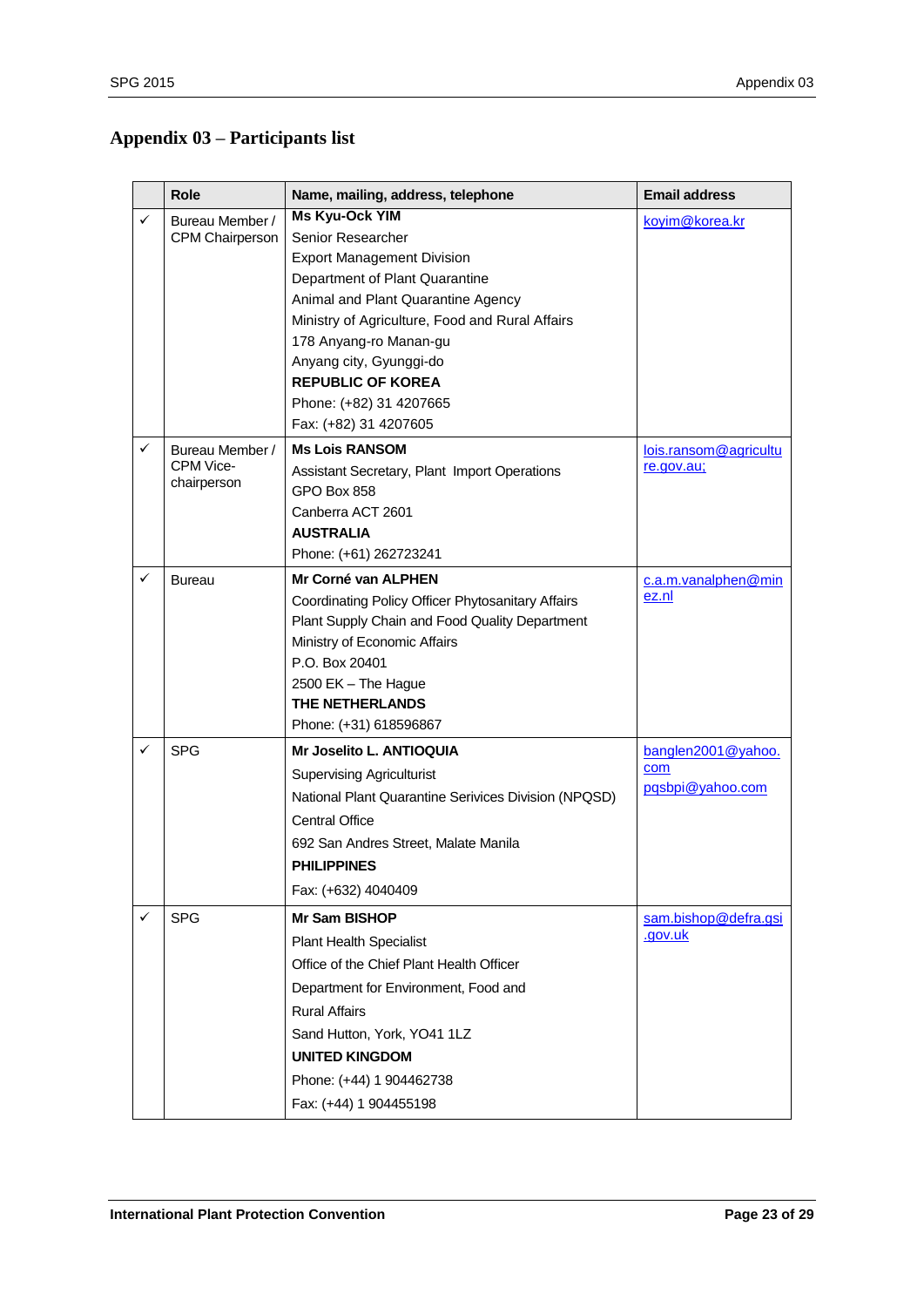|              | Role          | Name, mailing, address, telephone                                              | <b>Email address</b>   |
|--------------|---------------|--------------------------------------------------------------------------------|------------------------|
|              | <b>SPG</b>    | Mr Radjendre DEBIE                                                             | radebie@hotmail.com    |
|              |               | Coordinator Plant Quarantine and Quality Ministry of                           |                        |
|              |               | Agriculture, Animal Husbandry and Fisheries                                    |                        |
|              |               | Kankantriestraat no 9, Paramaribo, SURINAME                                    |                        |
|              |               | Phone: (+597) 402965                                                           |                        |
|              |               | Fax: (+597) 403912                                                             |                        |
| $\checkmark$ | <b>SPG</b>    | <b>Mr Sergejus FEDOTOVAS</b>                                                   | Sergejus.fedotovas@v   |
|              |               | Director                                                                       | atzum.lt               |
|              |               | State Plant Service of Lithuania                                               |                        |
| $\checkmark$ | <b>SPG</b>    | Mr Weldehawariat Assefa FESSEHA                                                | hapruasseafa2@gmail    |
|              |               | Director G                                                                     | .com                   |
|              |               | Plant Health Regulatory Directorate of the Ministry of<br>Agriculture Ethiopia |                        |
|              |               | <b>ETHIOPIA</b>                                                                |                        |
|              |               | Phone: (+251) 116462417                                                        |                        |
|              |               | Mobile; (+251) 914746348                                                       |                        |
| $\checkmark$ | <b>SPG</b>    | Ms Mennie J. GERRITSEN-WIELARD                                                 | m.j.gerritsen@minez.n  |
|              |               | Ministry of Economic Affairs                                                   |                        |
|              |               | DG Agriculture and Nature                                                      |                        |
|              |               | Bezuidenhoutseweg 73                                                           |                        |
|              |               | 2594 AC The Hague                                                              |                        |
|              |               | <b>NETHERLANDS</b>                                                             |                        |
| ✓            | <b>SPG</b>    | Mr Fitzroy A. GORDON                                                           | gordon_fitzroy@yahoo   |
|              |               | Certification and Compliance Manager                                           | .com                   |
|              |               | Plant Quarantine/ Produce Inspection Branch                                    |                        |
|              |               | Ministry of Agriculture and Fisheries                                          |                        |
|              |               | 193 Old Hope Road, Kingston 6,                                                 |                        |
|              |               | <b>JAMAICA</b>                                                                 |                        |
|              |               | Phone: (+1 876) 924 8906 or (+1 876) 924 8754                                  |                        |
|              |               | Fax: (+1 876) 924 8907                                                         |                        |
| $\checkmark$ | <b>Bureau</b> | <b>Mr John GREIFER</b>                                                         | john.k.greifer@aphis.u |
|              |               | Assistant Deputy Administrator                                                 | sda.gov                |
|              |               | <b>Plant Protection and Quarantine</b>                                         |                        |
|              |               | Animal and Plant Health Inspection Service                                     |                        |
|              |               | Department of Agriculture                                                      |                        |
|              |               | 1400 Independence Ave., South Building                                         |                        |
|              |               | Washington DC 20250                                                            |                        |
|              |               | <b>USA</b>                                                                     |                        |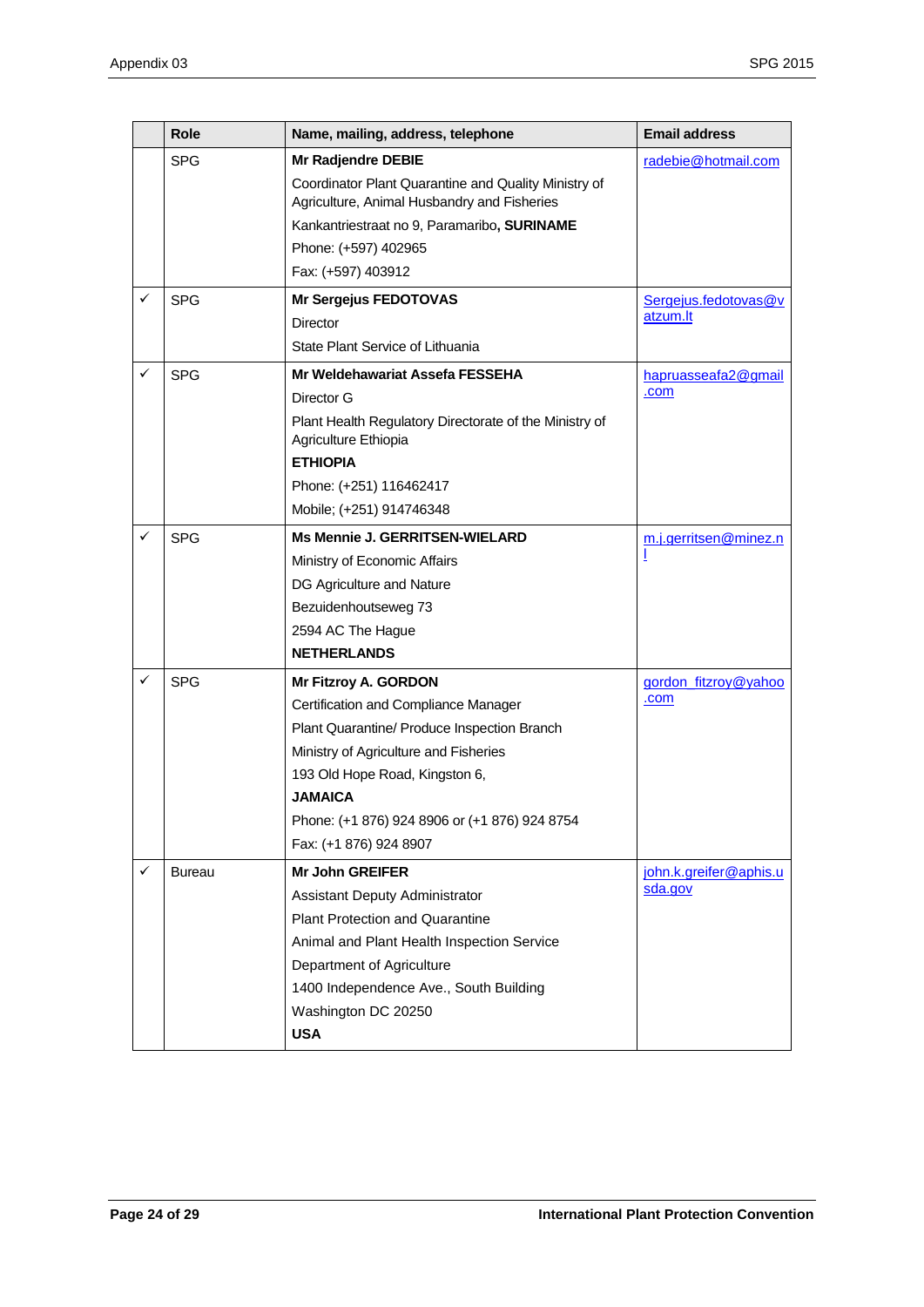|              | <b>Role</b>   | Name, mailing, address, telephone                                                             | <b>Email address</b>  |
|--------------|---------------|-----------------------------------------------------------------------------------------------|-----------------------|
| ✓            | <b>SPG</b>    | <b>Mr Nico M. HORN</b>                                                                        | n.m.horn@nvwa.nl      |
|              |               | Senior Officer Plant Health Affairs                                                           |                       |
|              |               | <b>Plant Protection Service</b>                                                               |                       |
|              |               | Netherlands Food and Consumer Product                                                         |                       |
|              |               | Safety Authority                                                                              |                       |
|              |               | Ministry of Economic Affairs                                                                  |                       |
|              |               | <b>NETHERLANDS</b>                                                                            |                       |
|              |               | Phone: (+31) 65 1998151                                                                       |                       |
| ✓            | <b>SPG</b>    | <b>Mr Muhammad Tariq KHAN</b>                                                                 | guarantine@plantprot  |
|              |               | Deputy Director (Quarantine)                                                                  | ection.gov.pk         |
|              |               | Department of Plant Protection, Government of<br>Pakistan, Jinnah Avenue, Malir Halt, Karachi |                       |
|              |               | <b>PAKISTAN</b>                                                                               |                       |
|              |               | Phone: (+92) 21 99248119, (+92) 21 99248607                                                   |                       |
|              |               | Fax: (+92) 21 99248673                                                                        |                       |
| ✓            | <b>SPG</b>    | Mr Aung KYAN OO                                                                               | ppmas.moai@mptmail.   |
|              |               | Director (Head of PPD)                                                                        | net.mm                |
|              |               | Plant Protection Division, Yangon                                                             | directorppddoa@gmail. |
|              |               | Department of Agriculture                                                                     | com                   |
|              |               | Ministry of Agriculture and Irrigation                                                        |                       |
|              |               | <b>MYANMAR</b>                                                                                |                       |
|              |               | Office Phone: (+95) 1 644214                                                                  |                       |
|              |               | Fax: (+95) 1 644019                                                                           |                       |
| ✓            | <b>Bureau</b> | <b>M Lucien KOUAME KONAN</b>                                                                  | L kouame@yahoo.fr     |
|              |               | Inspecteur                                                                                    |                       |
|              |               | Direction de la Protection des Végétaux, du Contrôle et<br>de la Qualité                      |                       |
|              |               | Ministère de l'Agriculture                                                                    |                       |
|              |               | B.P. V7 Abidjan,                                                                              |                       |
|              |               | <b>COTE D'IVOIRE</b>                                                                          |                       |
|              |               | Phone: (+225) 07903754`                                                                       |                       |
|              |               | Fax.: (+225) 20212032                                                                         |                       |
| $\checkmark$ | <b>SPG</b>    | <b>Mr Damas MAMBA MAMBA</b>                                                                   | damasmamba@yahoo      |
|              |               | Point de contact CIPV                                                                         | .fr                   |
|              |               | Chef de Division chargé de la Protection des Végétaux à<br>la DPPV                            |                       |
|              |               | Ministère de l'agriculture et développement rural                                             |                       |
|              |               | Croisement Blvd du 30 Juin et Batetela                                                        |                       |
|              |               | B.P. 8722 Kinshasa-Gombe                                                                      |                       |
|              |               | <b>CONGO DEM. REP</b>                                                                         |                       |
|              |               | Phone: (+243) 812959330                                                                       |                       |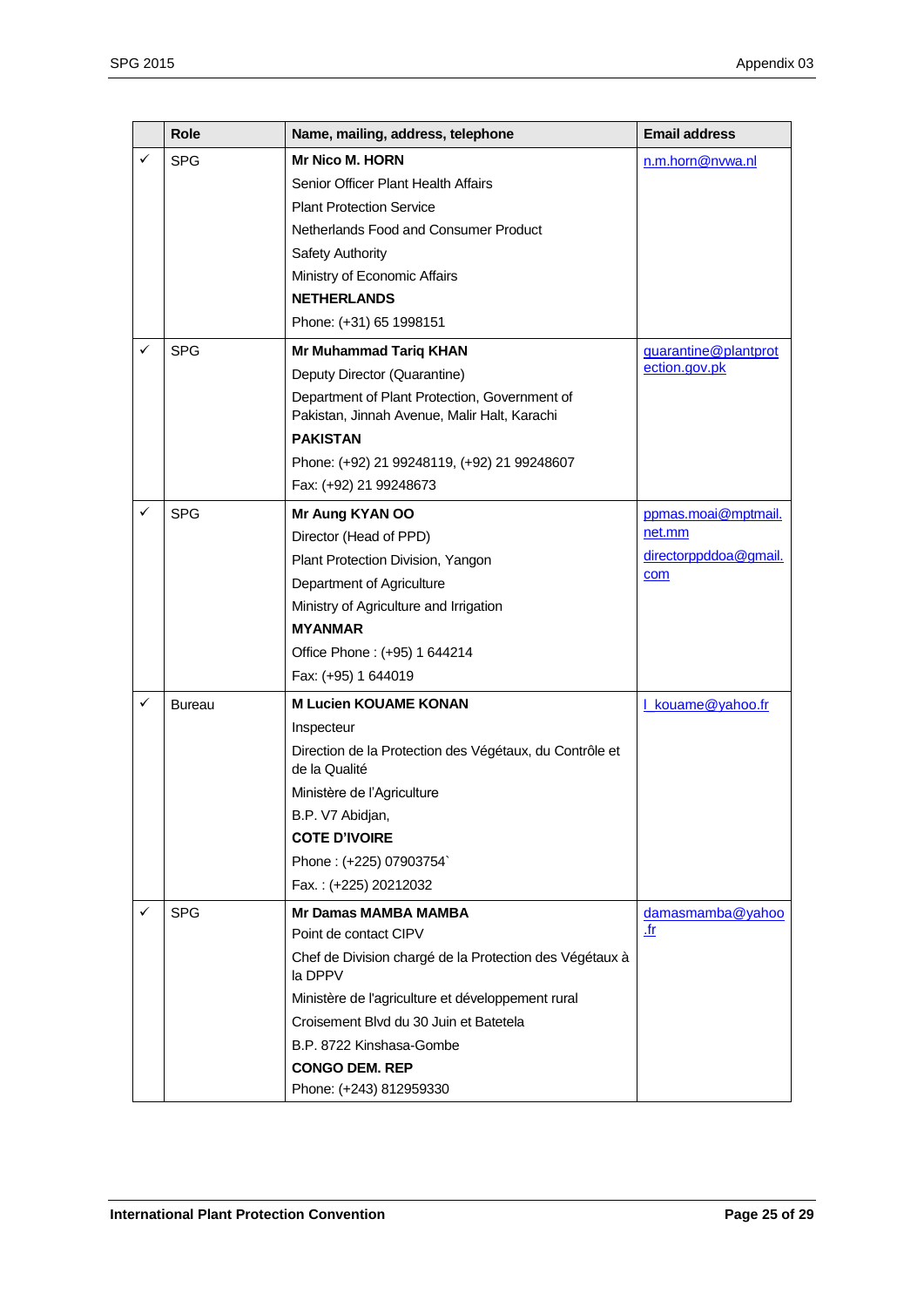|              | <b>Role</b>   | Name, mailing, address, telephone                                                                  | <b>Email address</b>                |
|--------------|---------------|----------------------------------------------------------------------------------------------------|-------------------------------------|
| ✓            | <b>Bureau</b> | <b>Mr Khidir Gibril MUSA ENDRES</b>                                                                | khidirgme@outlook.co                |
|              |               | <b>Director General</b>                                                                            | m;                                  |
|              |               | Plant Protection Directorate and Rigistrar for National<br>Pesticide Council                       | khidirgme@gmail.com                 |
|              |               | Ministry of Agriculture and Forestery                                                              |                                     |
|              |               | P.O. Box 14 Khartoum North                                                                         |                                     |
|              |               | <b>SUDAN</b>                                                                                       |                                     |
|              |               | Phone: (+249)912138939                                                                             |                                     |
| ✓            |               | <b>Mr Ichiro NAKAGAWA</b>                                                                          | ichirou nakagawa2@n<br>m.maff.go.jp |
|              |               | Director,                                                                                          |                                     |
|              |               | Plant Quarantine Office,                                                                           |                                     |
|              |               | Plant Protection Division,                                                                         |                                     |
|              |               | Food Safety and Consumer Affairs Bureau,                                                           |                                     |
|              |               | Ministry of Agriculture, Forestry and Fisheries (MAFF)                                             |                                     |
|              |               | Address: 1-2-1, Kasumigaseki, Chiyoda-ku, Tokyo,<br><b>JAPAN</b>                                   |                                     |
|              |               | Phone: (+81)-3-6738-7359                                                                           |                                     |
| $\checkmark$ | <b>SPG</b>    | Mr Pich OP                                                                                         | oppich1970@gmail.co                 |
|              |               | Deputy Director of Department of Plant Protection<br>Sanitary and Phytosanitary of GDA PPSPSD, GDA | m                                   |
|              |               | #54B, St. 271 Sangkat Tuek Laak3, KhanToulkok,<br>Phnom Penh, Kingdom of CAMBODIA                  |                                     |
|              |               | Phone: (+855) 12817152                                                                             |                                     |
|              | <b>SPG</b>    | <b>Mr Luis Eduardo PACIFICI RANGEL</b>                                                             | luis.rangel@agricultur              |
|              |               | Director of Plant Health Department                                                                | a.gov.br                            |
|              |               | <b>IPPC Official Contact Point</b>                                                                 |                                     |
|              |               | Ministry of Agriculture, Livestock and                                                             |                                     |
|              |               | Food Supply                                                                                        |                                     |
|              |               | Esplanada dos Ministérios, Bloco D                                                                 |                                     |
|              |               | Anexo B, Sala 310                                                                                  |                                     |
|              |               | <b>Brasilia DF 70043900</b>                                                                        |                                     |
|              |               | <b>BRAZIL/COSAVE</b>                                                                               |                                     |
|              |               | Phone: (+55) 61 32182675<br>Fax: (+55) 61 3224 3874                                                |                                     |
|              |               | <b>Mr Leanid PLIASHKO</b>                                                                          | labgbel@tut.by                      |
|              |               | Director of Main State Inspectorate for                                                            |                                     |
|              |               | Seed Production, Quarantine and Plant                                                              |                                     |
|              |               | Protection                                                                                         |                                     |
|              |               | Quarantine and Plant Protection                                                                    |                                     |
|              |               | 8 Krasnozvezdnaya st.220034 Minsk,                                                                 |                                     |
|              |               | <b>BELARUS</b>                                                                                     |                                     |
|              |               | Phone: (+375) 17 2844061                                                                           |                                     |
|              |               | Fax: (+375) 17 2845357                                                                             |                                     |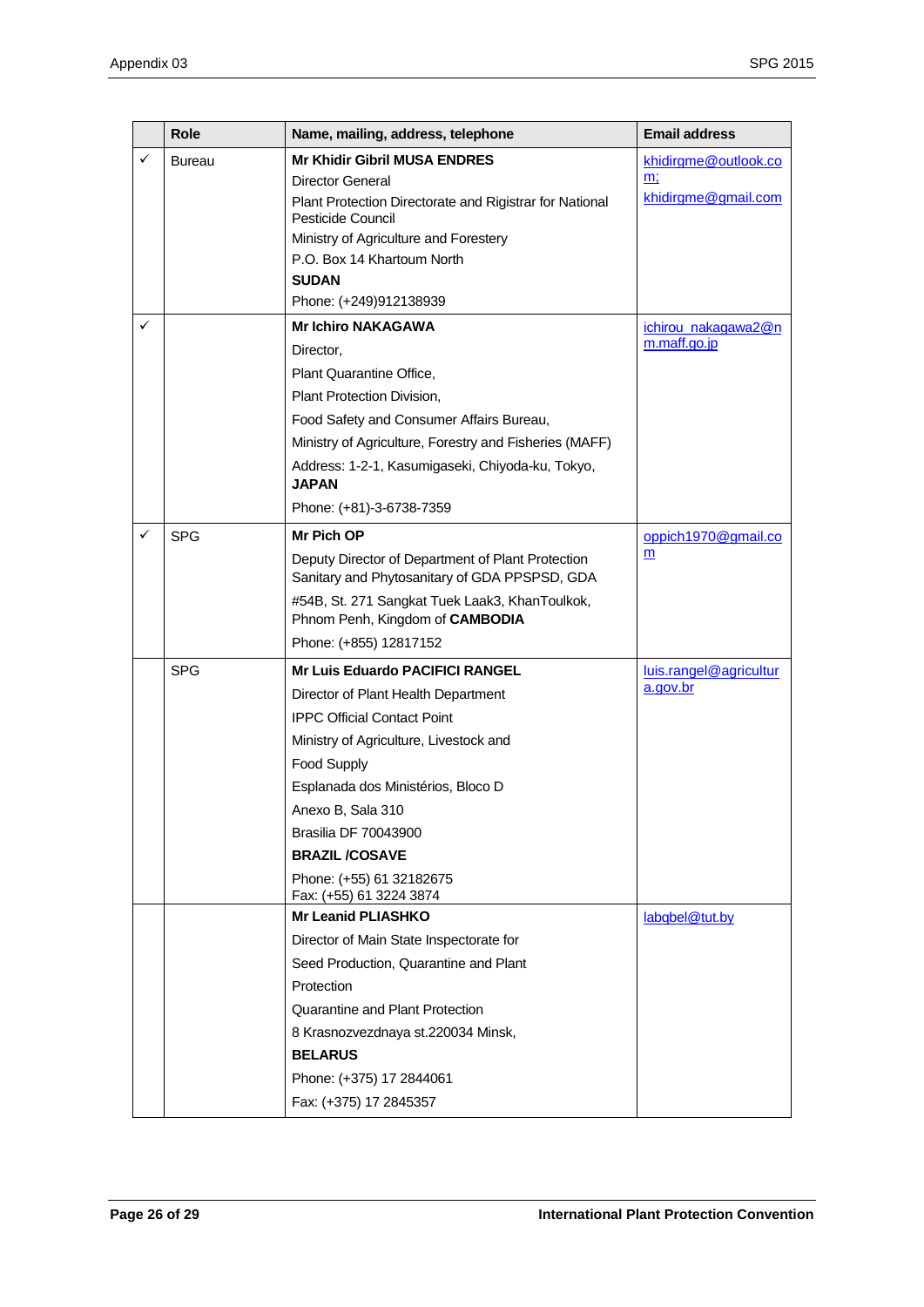|   | Role                    | Name, mailing, address, telephone                                          | <b>Email address</b>        |
|---|-------------------------|----------------------------------------------------------------------------|-----------------------------|
| ✓ | Bureau                  | <b>Mr Diego QUIROGA</b><br>Director Nacional de Protección Vegetal         | dquiroga@senasa.gov<br>.ar  |
|   |                         | Servicio Nacional de Sanidad y Calidad                                     |                             |
|   |                         | Agroalimentaria (SENASA)                                                   |                             |
|   |                         | Av Paseo Colón, 315 - 4 Piso                                               |                             |
|   |                         | Buenos Aires,                                                              |                             |
|   |                         | <b>ARGENTINA</b>                                                           |                             |
|   |                         | Phone: (+54) 1141215176                                                    |                             |
|   |                         | Fax: (+54)1141215179                                                       |                             |
| ✓ | <b>SPG</b>              | <b>Mr Amal Mohamed RAHEL</b>                                               | mohammedamal.rahel          |
|   |                         | Chef de la Division de la Protection des Végétaux                          | @onssa.gov.ma               |
|   |                         | Office National de Sécurité Sanitaire des Produits<br>Alimentaires (ONSSA) |                             |
|   |                         | Ministère de l'Agriculture et de la Pêche Maritime                         |                             |
|   |                         | Point focal CIPV                                                           |                             |
|   |                         | Avenue Hadj Ahmed Charkaoui                                                |                             |
|   |                         | Agdal, Rabat                                                               |                             |
|   |                         | <b>MAROC</b>                                                               |                             |
|   |                         | Phone: (+212) 537 676538                                                   |                             |
|   |                         | Fax: (+212) 537 682049                                                     |                             |
| ✓ | <b>SPG</b>              | <b>Mr Kim RITMAN</b>                                                       | kim.ritman@agricultur       |
|   |                         | <b>Chief Plant Protection Officer</b>                                      | e.gov.au                    |
|   |                         | Department of Agriculture and Water Resources                              |                             |
|   |                         | 18 Marcus Clarke Street                                                    |                             |
|   |                         | Canberra ACT 2601                                                          |                             |
|   |                         | <b>AUSTRALIA</b>                                                           |                             |
|   |                         | Phone: (+61) 2 62724671                                                    |                             |
| ✓ | SPG / SC<br>Chairperson | <b>Mr Jan Bart ROSSEL</b>                                                  | bart.rossel@daff.gov.a      |
|   |                         | Director<br>International Plant Health                                     | ≝<br>bart.rossel@agricultur |
|   |                         | Department of Agriculture, and Water Resources                             | e.gov.au                    |
|   |                         | GPO Box 858                                                                |                             |
|   |                         | Canberra ACT 2601                                                          |                             |
|   |                         | <b>AUSTRALIA</b>                                                           |                             |
|   |                         | Phone: (+61) 2 62725056                                                    |                             |
|   |                         | Fax: (+61) 2 62725835                                                      |                             |
| ✓ | <b>SPG</b>              | <b>Mr Peter THOMSON</b>                                                    | peter.thomson@mpi.g         |
|   |                         | Director                                                                   | ovt.nz                      |
|   |                         | Ministry for Primary Industries<br><b>NEW ZEALAND</b>                      |                             |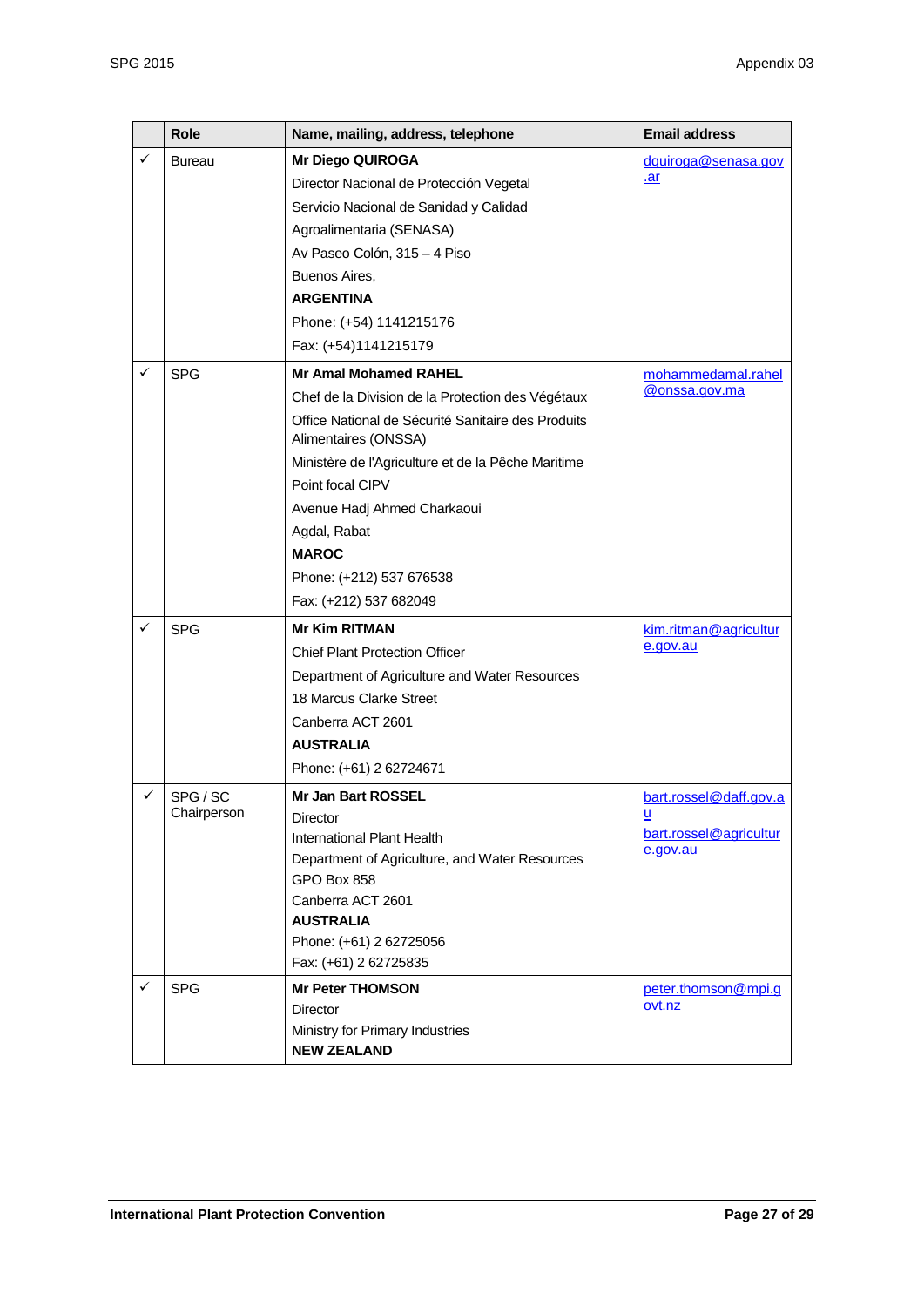|   | <b>Role</b> | Name, mailing, address, telephone                   | <b>Email address</b>  |
|---|-------------|-----------------------------------------------------|-----------------------|
| ✓ | <b>SPG</b>  | <b>Mr Roman VAGNER</b>                              | roman.vagner@ec.eur   |
|   |             | <b>Policy Officer</b>                               | opa.eu                |
|   |             | <b>Plant Health</b>                                 |                       |
|   |             | Directorate-General Health and Food                 |                       |
|   |             | Safety (SANTE)                                      |                       |
|   |             | European Commission in Brussels                     |                       |
|   |             | Rue de la Loi, 149 Brussels                         |                       |
|   |             | <b>BELGIUM - EUROPEAN UNION</b>                     |                       |
|   |             | Phone: (+32) 02 2959664                             |                       |
|   |             | Fax: (+32) 02 2969399                               |                       |
| ✓ | <b>SPG</b>  | Mr Gregory WOLFF                                    | greg.wolff@inspection |
|   |             | <b>Chief Plant Health Officer</b>                   | .gc.ca                |
|   |             | Director                                            |                       |
|   |             | <b>Plant Protection Division</b>                    |                       |
|   |             | Canadian Food Inspection Agency                     |                       |
|   |             | 59 Camelot Drive Ottawa                             |                       |
|   |             | Ontario, K1A 0Y9                                    |                       |
|   |             | <b>CANADA</b>                                       |                       |
|   |             | Phone: (+1) 613 773 7727                            |                       |
| ✓ | <b>SPG</b>  | <b>Mr Yukio YOKOI</b>                               | yukio yokoi@nm.maff.  |
|   |             | <b>Director</b>                                     | $qo$ .jp              |
|   |             | Research Division Yokohama Plant Protection Station |                       |
|   |             | Ministry of Agriculture, Forestry and Fisheries     |                       |
|   |             | 1-16-10 Shin-yamashita, Naka-ku, Yokohama,          |                       |
|   |             | Kanagawa, 282-0004                                  |                       |
|   |             | <b>JAPAN</b>                                        |                       |
|   |             | Phone: (+81) 456228692                              |                       |
|   |             | Fax: (+81) 456217560                                |                       |
| ✓ | <b>SPG</b>  | <b>Sun Hyoeg YOON</b>                               | e.shyoon99@korea.kr   |
|   |             | Export management division                          |                       |
|   |             | Dept. of Plant Quarantine                           |                       |
|   |             | Animal and Plant Quarantine Agency/MAFRA            |                       |
|   |             | <b>REP KOREA</b>                                    |                       |
|   |             | Tel: (+82) 31 420 7668                              |                       |

#### **IPPC Secretariat**

| Region /<br><b>Role</b> | Name, mailing, address, telephone | <b>Email address</b>   |
|-------------------------|-----------------------------------|------------------------|
| <b>IPPC Secretariat</b> | Mr Jingyuan XIA                   | jingyuan.xia@fao.org   |
|                         | Secretary                         |                        |
| <b>IPPC Secretariat</b> | <b>Mr Craig FEDCHOCK</b>          | craig.fedchock@fao.org |
|                         | Coordinator                       |                        |
| <b>IPPC Secretariat</b> | <b>Mr Ralf LOPIAN</b>             | ralf.lopian@fao.org    |
|                         | Consultant                        |                        |